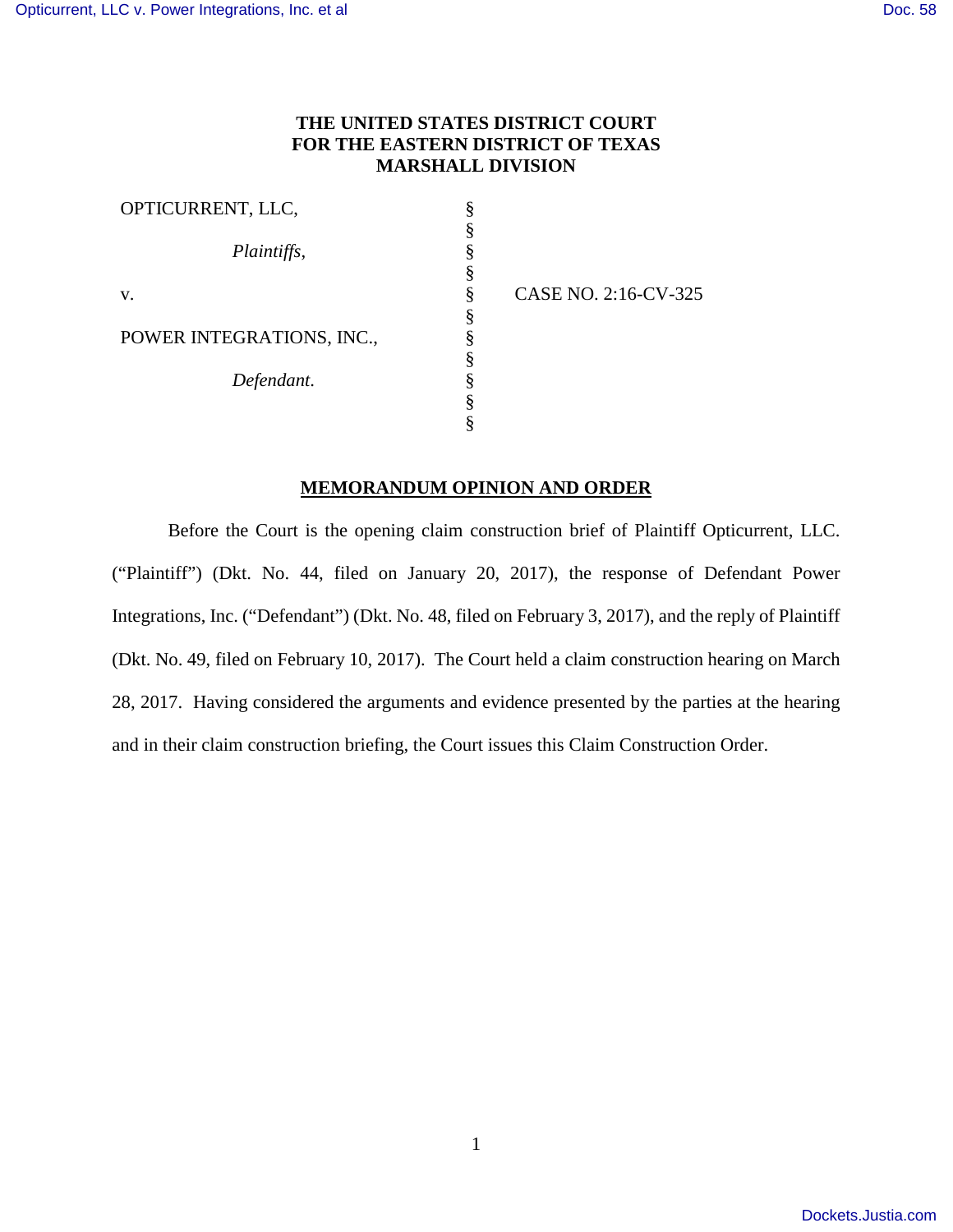# **Table of Contents**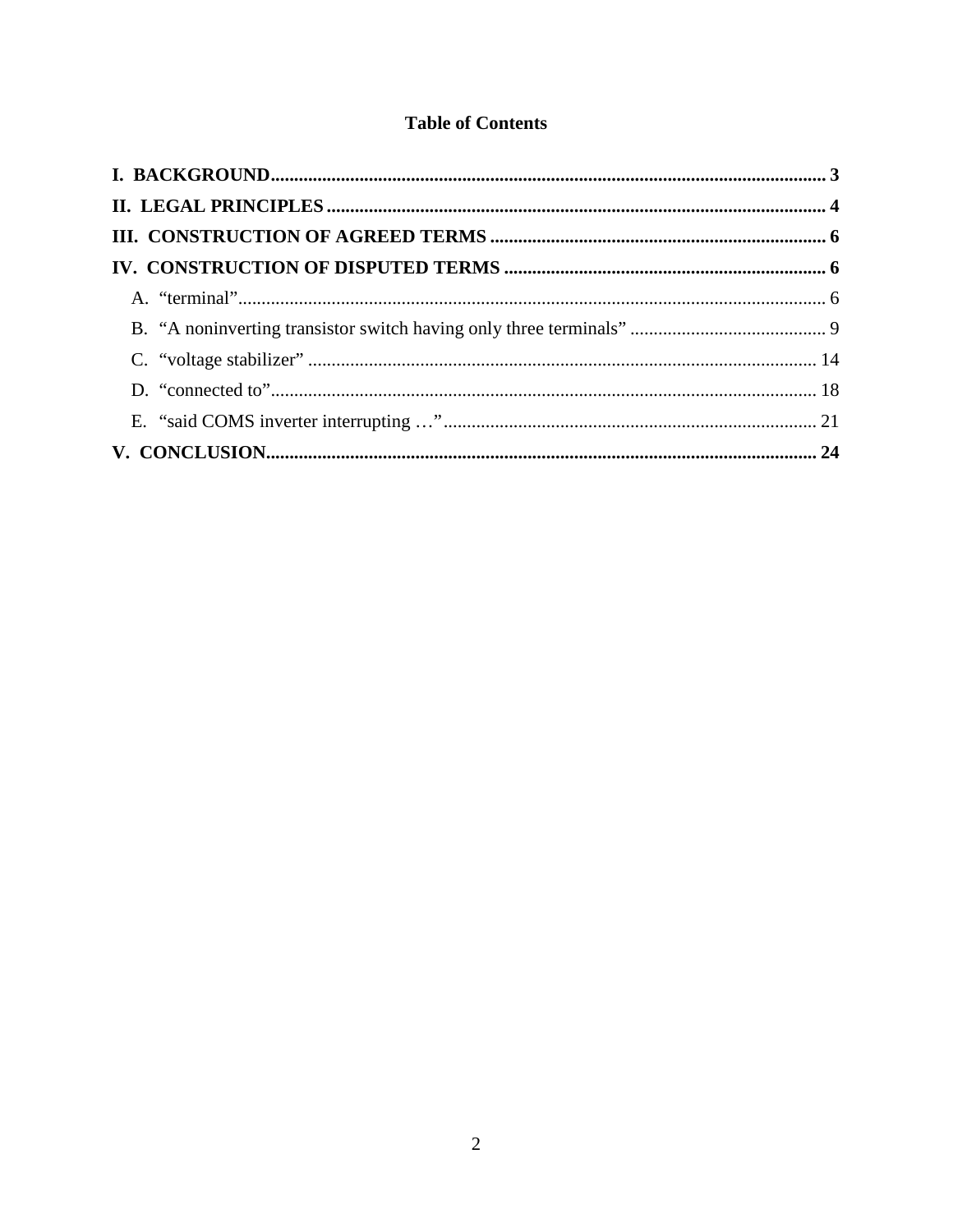## **I. BACKGROUND**

Plaintiff brings suit alleging infringement of United States Patent No. 6,958,623 ("the '623 patent" or "patent-in-suit") by the Defendant.

The application leading to the '623 patent was filed on January 7, 2004, but is based on a PCT application filed on January 18, 2002, which claims priority to U.S. provisional patent application 60/262,755, filed on January 19, 2001. The '623 patent issued on October 25, 2005 and is entitled "Three Terminal Noninverting Transistor Switch." In general, the '623 patent is directed to a three terminal noninverting switch that (among other items) is stated to reduce current leakage during high input signal voltages. The Abstract of the '623 patent states:

A noninverting transistor switch having only a first terminal, a second terminal and a third terminal includes a transistor connected to the second and third terminals, the transistor having an on switching state in which current is able to pass between the second and third terminals and an off switching state in which current is interrupted from passing between the second and third terminals. The transistor switch also includes a voltage stabilizer connected to the second and third terminals. The transistor switch further includes a CMOS inverter connected to the first terminal, the second terminal, the transistor and the voltage stabilizer. In use, the CMOS inverter interrupts the passing of current between the voltage stabilizer and the second terminal when the transistor is in its off switching state.

Claim 1 of the '623 patent is shown below:

1. A noninverting transistor switch having only three terminals, said three terminals being a first terminal, a second terminal and a third terminal, said noninverting transistor switch comprising:

(a) a transistor connected to the second and third terminals, said transistor having an on switching state in which current is able pass between the second and third terminals and an off switching state in which current is interrupted from passing between the second and third terminals,

(b) a voltage stabilizer connected to the second and third terminals, and

(c) a complementary metal oxide semiconductor (CMOS) inverter connected to the first terminal, the second terminal, said transistor and said voltage stabilizer, said CMOS inverter interrupting the passing of current between said voltage stabilizer and the second terminal when said transistor is in its off switching state.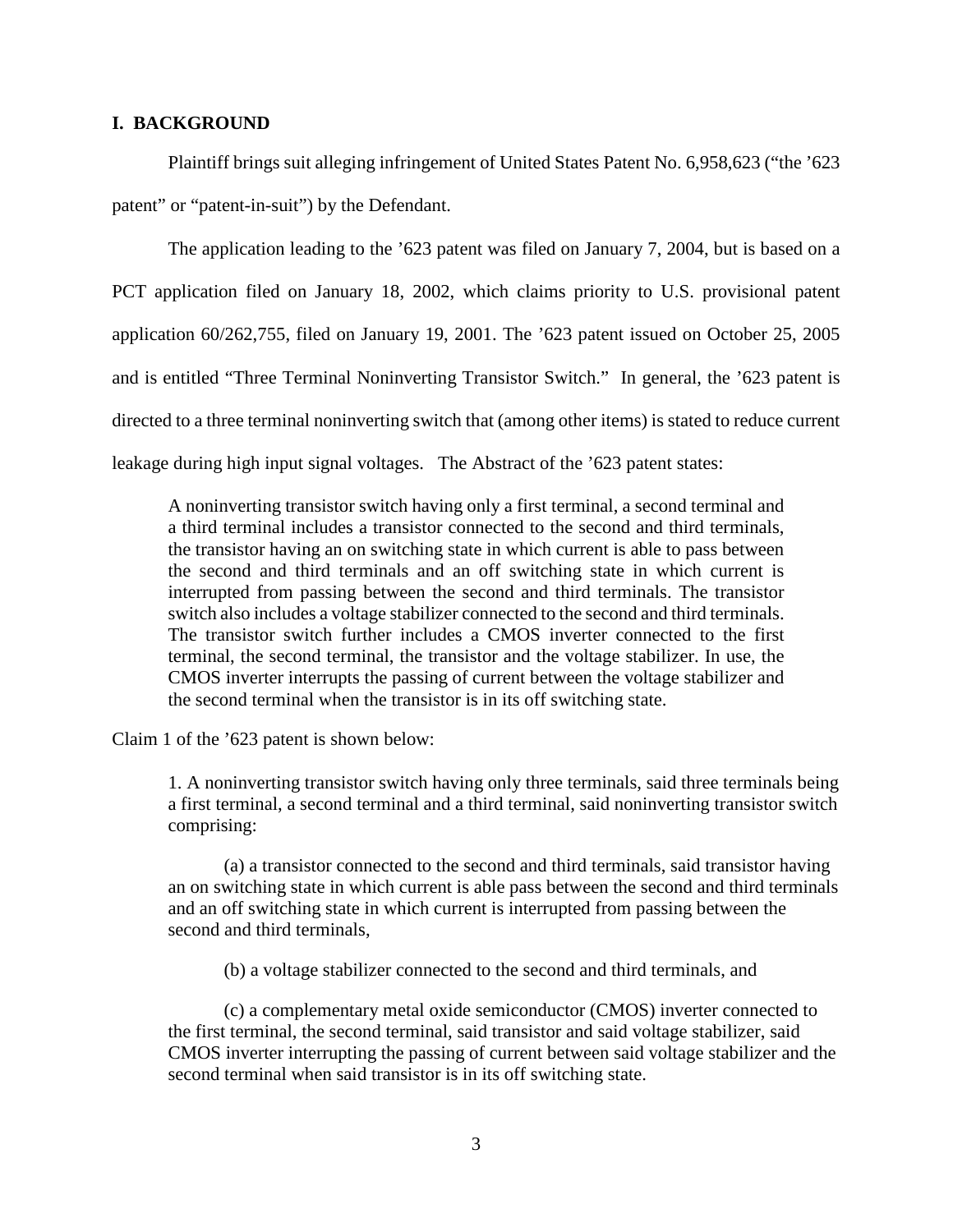#### **II. LEGAL PRINCIPLES**

This Court's claim construction analysis is guided by the Federal Circuit's decision in *Phillips v. AWH Corporation*, 415 F.3d 1303 (Fed. Cir. 2005) (en banc). In *Phillips*, the court reiterated that "the claims of a patent define the invention to which the patentee is entitled the right to exclude." 415 F.3d at 1312 (quoting *Innova/Pure Water, Inc. v. Safari Water Filtration Sys., Inc.*, 381 F.3d 1111, 1115 (Fed. Cir. 2004)). "The construction that stays true to the claim language and most naturally aligns with the patent's description of the invention will be, in the end, the correct construction." *Id.* at 1316 (quoting *Renishaw PLC v. Marposs Societa' per Azioni*, 158 F.3d 1243, 1250 (Fed. Cir. 1998)).

In claim construction, patent claims are generally given their ordinary and customary meaning, which "is the meaning that the term would have to a person of ordinary skill in the art in question at the time of the invention, i.e., as of the effective filing date of the patent application." *Id.* at 1312-13. This principle of patent law flows naturally from the recognition that inventors are usually persons who are skilled in the field of the invention and that patents are addressed to, and intended to be read by, others skilled in the particular art. *Id.*

Despite the importance of claim terms, *Phillips* made clear that "the person of ordinary skill in the art is deemed to read the claim term not only in the context of the particular claim in which the disputed term appears, but in the context of the entire patent, including the specification." *Id.* The written description set forth in the specification, for example, "may act as a sort of dictionary, which explains the invention and may define terms used in the claims." *Markman*, 52 F.3d at 979. Thus, as the *Phillips* court emphasized, the specification is "the primary basis for construing the claims." *Phillips*, 415 F.3d at 1314–17. However, it is the claims, not the specification, which set forth the limits of the patentee's invention. Otherwise, "there would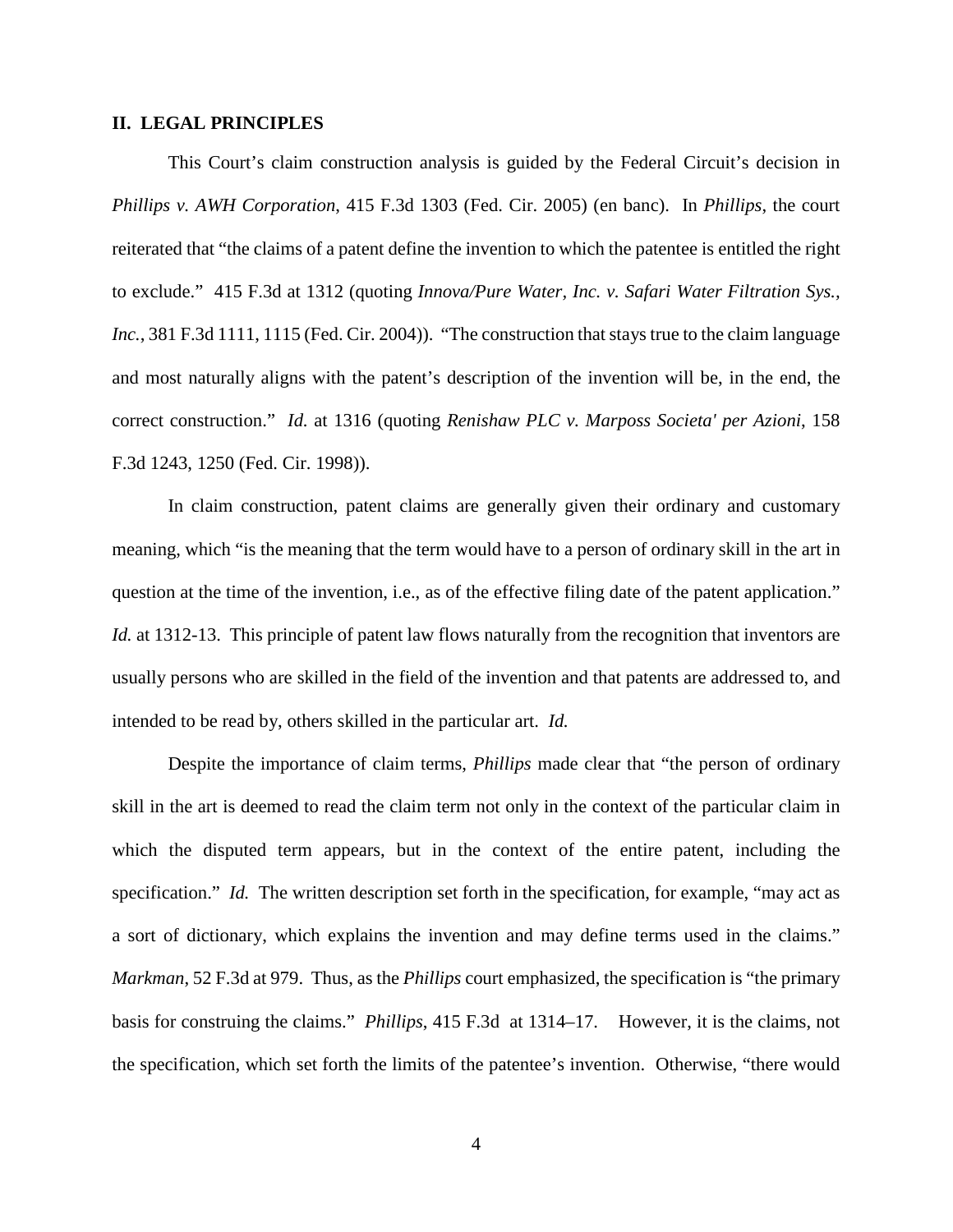be no need for claims." *SRI Int'l v. Matsushita Elec. Corp.*, 775 F.2d 1107, 1121 (Fed. Cir. 1985) (en banc).

The prosecution history also plays an important role in claim interpretation as intrinsic evidence that is relevant to the determination of how the inventor understood the invention and whether the inventor limited the invention during prosecution by narrowing the scope of the claims. *Phillips*, 415 F.3d at 1314–17; *see also Microsoft Corp. v. Multi-Tech Sys., Inc.*, 357 F.3d 1340, 1350 (Fed. Cir. 2004) (noting that "a patentee's statements during prosecution, whether relied on by the examiner or not, are relevant to claim interpretation"). In this sense, the prosecution history helps to demonstrate how the inventor and the United States Patent and Trademark Office ("PTO") understood the patent. *Id.* at 1317. Because the prosecution history, however, "represents an ongoing negotiation between the PTO and the applicant," it may sometimes lack the clarity of the specification and thus be less useful in claim construction. *Id.*

Courts are also permitted to rely on extrinsic evidence, such as "expert and inventor testimony, dictionaries, and learned treatises," *id.* (quoting *Markman*, 52 F.3d at 980), but *Phillips* rejected any claim construction approach that sacrifices the intrinsic record in favor of extrinsic evidence. *Id.* at 1319. Instead, the court assigned extrinsic evidence, such as dictionaries, a role subordinate to the intrinsic record. In doing so, the court emphasized that claim construction issues are not resolved by any magic formula or particular sequence of steps. *Id.* at 1323–25. Rather, *Phillips* held that a court must attach the appropriate weight to the sources offered in support of a proposed claim construction, bearing in mind the general rule that the claims measure the scope of the patent grant. "In cases where . . . subsidiary facts are in dispute, courts will need to make subsidiary factual findings about [the] extrinsic evidence. These are the 'evidentiary underpinnings' of claim construction [discussed] in *Markman*, and this subsidiary factfinding must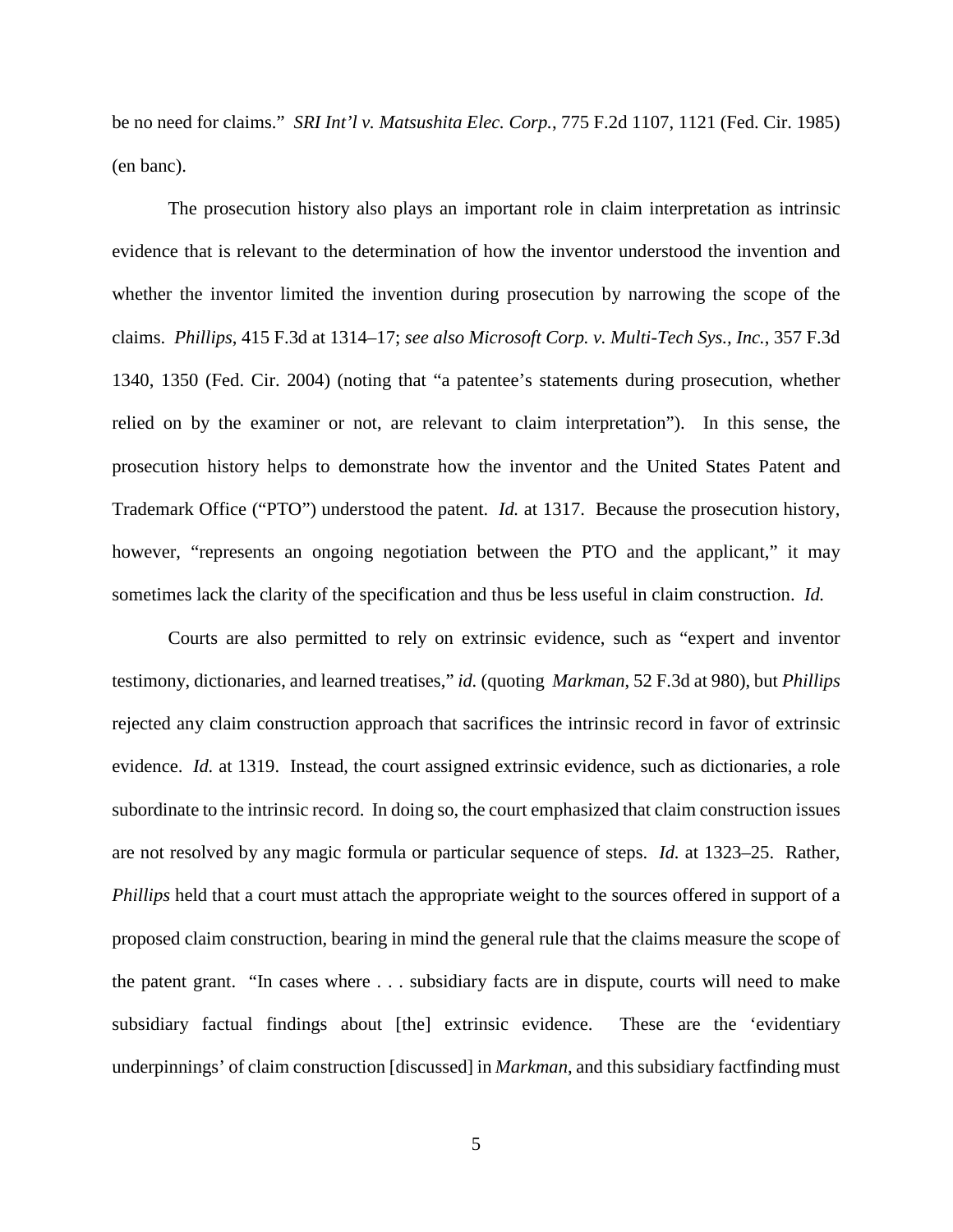be reviewed for clear error on appeal." *Teva Pharm. USA, Inc. v. Sandoz, Inc.*, 135 S. Ct. 831, 841 (2015).

The Supreme Court of the United States has "read [35 U.S.C.] § 112, ¶ 2 to require that a patent's claims, viewed in light of the specification and prosecution history, inform those skilled in the art about the scope of the invention with reasonable certainty." *Nautilus, Inc. v. Biosig Instruments, Inc.*, 134 S. Ct. 2120, 2129 (2014). "A determination of claim indefiniteness is a legal conclusion that is drawn from the court's performance of its duty as the construer of patent claims." *Datamize, LLC v. Plumtree Software, Inc.*, 417 F.3d 1342, 1347 (Fed. Cir. 2005) (citations and internal quotation marks omitted), *abrogated on other grounds by Nautilus,* 134 S. Ct. 2120.

# **III. CONSTRUCTION OF AGREED TERMS**

The parties have not agreed upon any terms.

## **IV. CONSTRUCTION OF DISPUTED TERMS**

The parties' positions and the Court's analysis as to the disputed terms are presented below.

| А. | "terminal" |  |
|----|------------|--|
|----|------------|--|

| <b>Disputed Term</b> | Plaintiff's                  | Defendant's                              |
|----------------------|------------------------------|------------------------------------------|
|                      | <b>Proposed Construction</b> | <b>Proposed Construction</b>             |
| "terminal"           | "a point in which two or     | "a point in the noninverting transistor" |
|                      | more wires are connected     | switch that can connect to a circuit     |
|                      | together"                    | external to the noninverting transistor  |
|                      |                              | switch"                                  |

The disputed term "terminal" appears in at least claim 1 of the '623 patent.

## **(1) The Parties' Positions**

Plaintiff submits that the disputed term "terminal" is a simple, broad term that does not deviate from the ordinary meaning of the term. (*See, e.g.*, Dkt. No. 44 at 9-12.) To this end,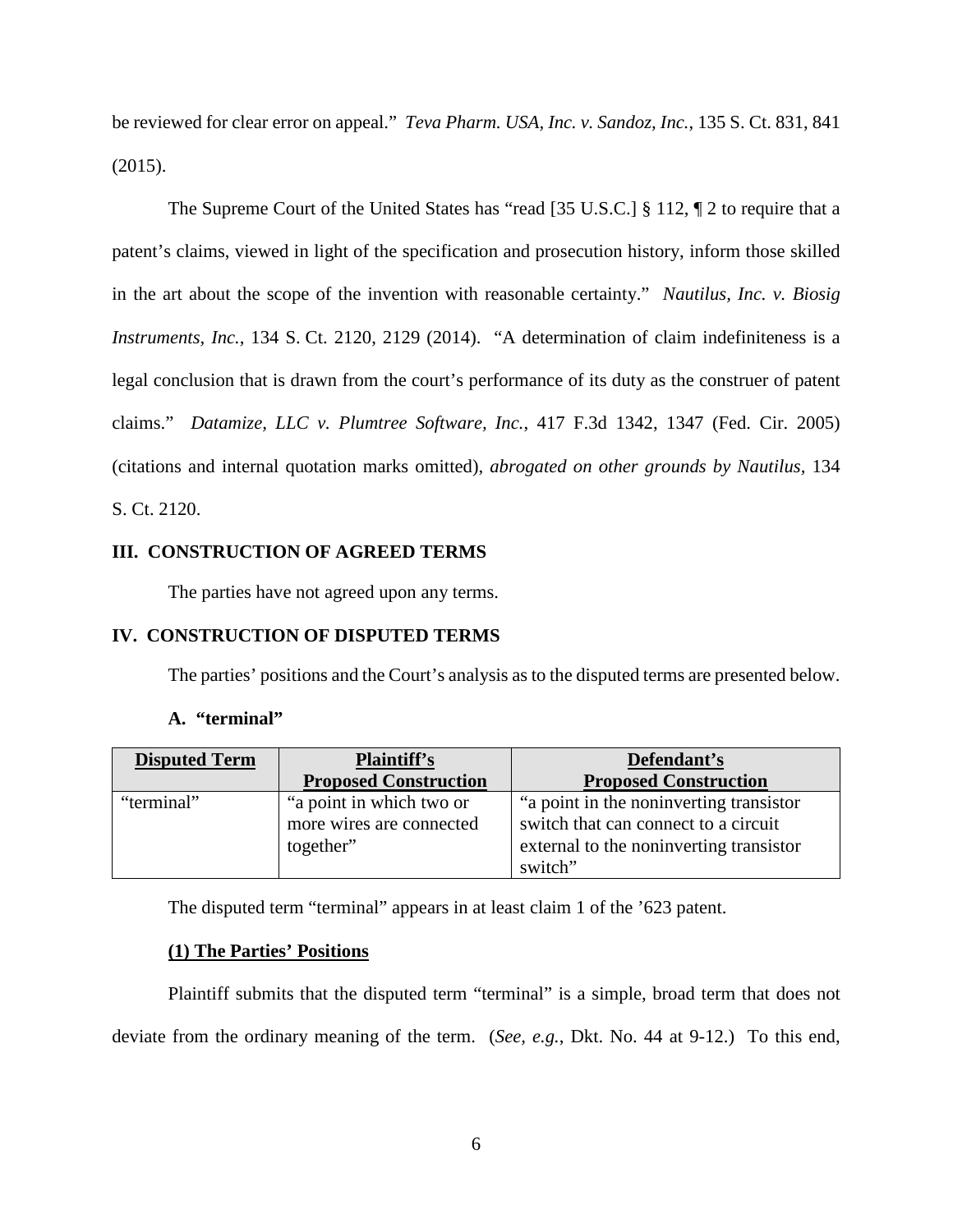Plaintiff argues that the use of the term in the patent is consistent with technical and dictionary definitions. (*Id.*) Plaintiff also argues that Defendant's proposed construction adds an unnecessary limitation that the switch connects to a circuit "external" to the switch. (*Id.*) In support thereof, Plaintiff asserts that there is nothing in the '623 patent that unmistakably restricts the term to this limitation and reading any limitations from preferred embodiments is contrary to claim construction rules. (*Id.*)

Defendant responds by asserting that Plaintiff's proposed construction directly contradicts the intrinsic evidence. (*See, e.g.*, Dkt. No. 48 at 7-12.) Defendant argues that its proposed construction, on the other hand, is supported by both the patent's specification and the extrinsic evidence. (*Id.*) According to Defendant, despite the fact that each of the embodiments has five or more connections where two or more wires "connect together," each embodiment has "only three terminals." (*Id.* at 8-10.) Defendant argues that, as used in the '623 patent, a "terminal" refers only to an externally accessible connection point and not to internal circuit connection points. (*Id.* at 11.) Defendant also relies upon a technical definition that requires an external connection. (*Id.*) Defendant argues that although Plaintiff's cited definitions are not wrong, per se, they are incomplete in the context of the dispute. (*Id.* at 11-12.)

Plaintiff replies by arguing that the generic definition of "terminal" is not at issue. Rather, according to Plaintiff, the issue here is the difference between devices having only "three" terminals and a four terminal switch. (*See, e.g.*, Dkt. No. 49 at 4.)

#### **(2) Analysis**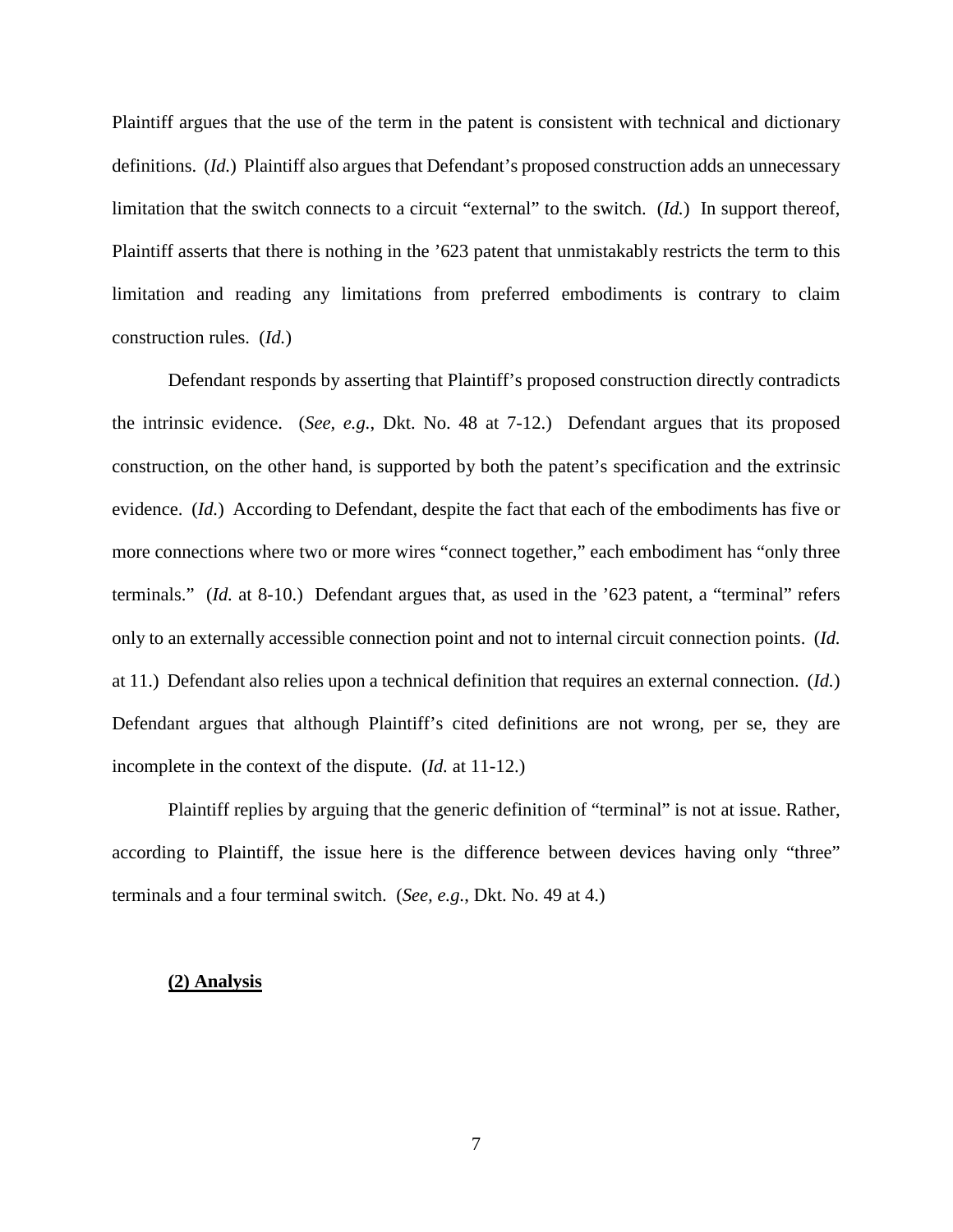The central dispute here centers on whether a "terminal" can be any point of connection in a circuit, including those circuit connections which are wholly internal, as Plaintiff contends, or if the patent limits a "terminal" to only external connections, as Defendant contends.

The relevant claim language is not particularly helpful, nor is there any argument that the prosecution history is relevant to this term. As to the basic meaning of the term itself, the Court finds the general meaning of the term "terminal" means an end or extremity.

The Court finds helpful guidance as to the construction of the term "terminal" in the specification. Here, the specification's usage of the word "terminal" implies *only* external connections. For example, FIG. 2 shows first terminal 113, second terminal 115, and third terminal 117. (*See, e.g.*, FIG. 2; col. 5, ll. 16-19.) However, FIG. 2 also shows other points in which two wires are connected (such as connection/point 127) which are *not* referred to as a "terminal." Similar embodiments are described in relation to other figures, such as FIGs. 5 and 6. Thus, the specification's treatment of the term "terminal" suggests a narrower construction than merely "any point in which two or more wires are connected together." Such treatment of the term "terminal" in the specification is consistent with its usage in the claims, as both the specification and the claims refer to a particular switch that has a first, second, and third terminal.

Both parties also rely upon extrinsic evidence. Plaintiff relies on two definitions (Dkt. No. 44 at 11), recited below:

- terminal  $-2$ . "In electronics, a point that can be physically linked to something else, usually by a wire, to form an electrical connection." Microsoft Computer Dictionary, Fourth Edition, 1999.
- terminal (3) (packaging machinery) "A point of connection in an electric circuit." IEEE Standard Dictionary, Sixth Edition, 1996.

8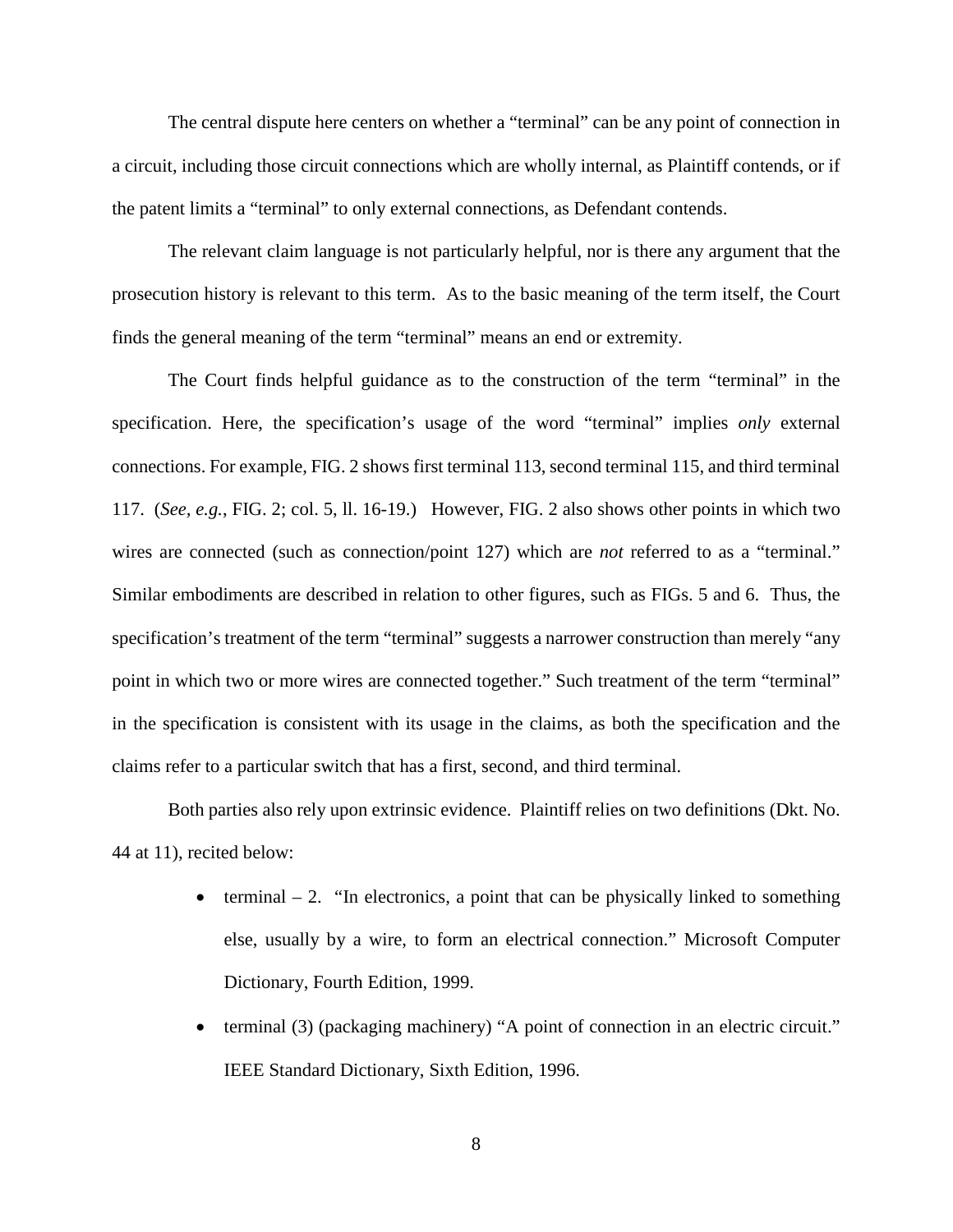Defendant relies on a separate definition (Dkt. No. 48 at 11) from the IEEE Standard Dictionary relied upon by Plaintiff that defines terminal (in the context of power and distribution transformers) as a "conducting element of an equipment or a circuit intended for connection to an external conductor."

The Court finds that, on balance, the intrinsic and extrinsic evidence supports the Defendant's arguments. The Court finds that referring to any point in which two or more wires are simply connected would impermissibly broaden the meaning of "terminal" as used in the '623 patent. The Court thus rejects the Plaintiff's arguments to the contrary. Nevertheless, while the Court generally agrees with the Defendant's arguments that the terminal connects the circuit to an external point, Defendant's construction is overly complicated and adds limitations that may or may not be correct (such as requiring a connection to an external "circuit" as opposed to just an external connection).

Accordingly, the Court hereby construes **"terminal"** to mean **"an external connection point.**"

| <b>Disputed Term</b> | <b>Plaintiff's</b>              | Defendant's                       |
|----------------------|---------------------------------|-----------------------------------|
|                      | <b>Proposed Construction</b>    | <b>Proposed Construction</b>      |
| "A noninverting      | "A noninverting transistor"     | The preamble is limiting          |
| transistor switch    | switch having a first terminal  |                                   |
| having only three    | connected to an input signal, a | "A noninverting transistor switch |
| terminals"           | second terminal connected to    | having no more than three         |
|                      | ground and a third terminal     | terminals"                        |
|                      | connected to a load."           |                                   |

**B. "A noninverting transistor switch having only three terminals"** 

The disputed term "a noninverting transistor switch having only three terminals" appears in at least claim 1 of the '623 patent.

# **(1) The Parties' Positions**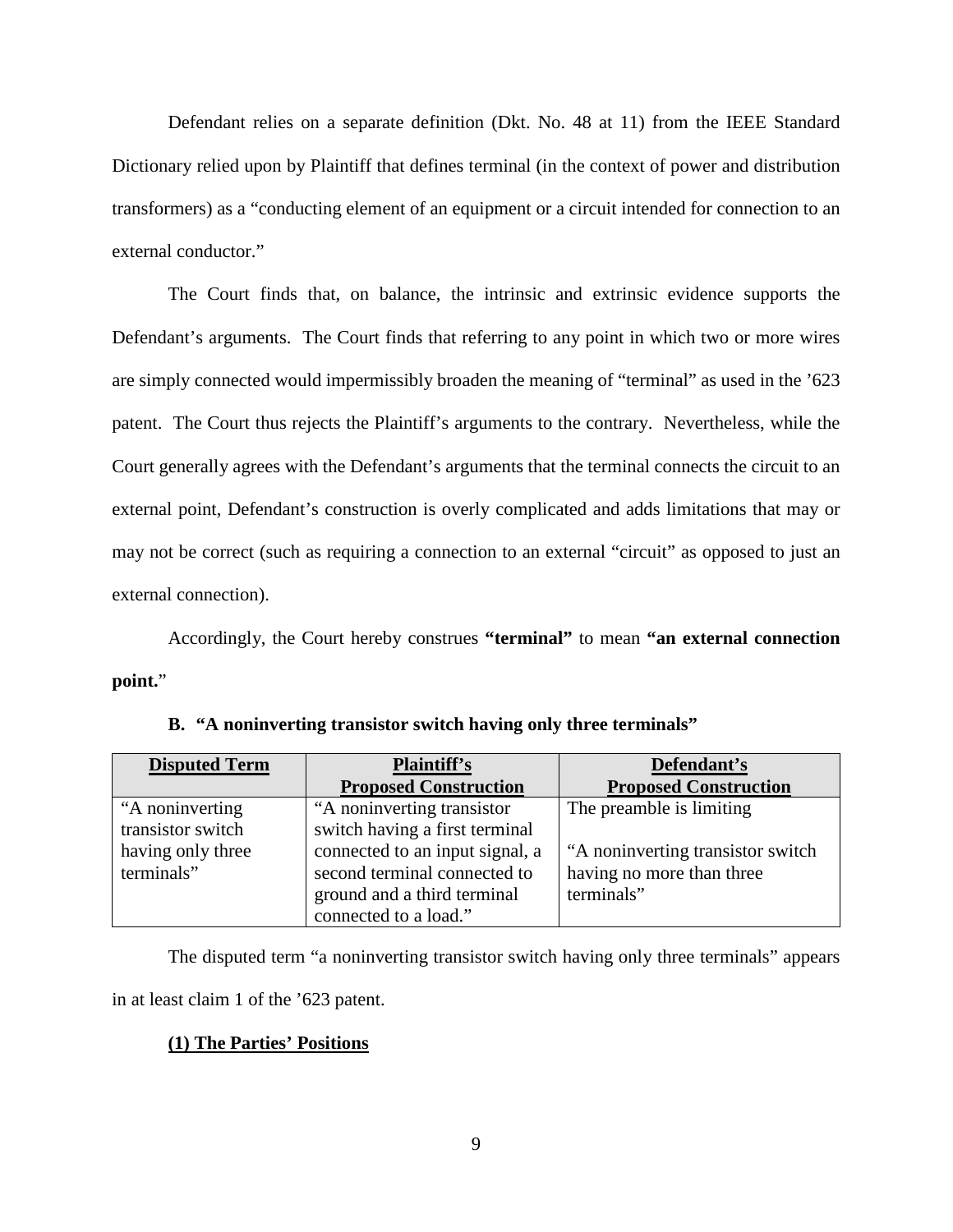Plaintiff submits that the disputed term is a "term of art" and applies to structures having a specific arrangement of terminal connections. (*See, e.g.*, Dkt. No. 44 at 16-18.) At the very least, Plaintiff argues that the patentee acted as its own lexicographer regarding to this term. (*Id.* at 17- 18.) Plaintiff argues that a three terminal, noninverting switch may technically have more than three terminals, but it has to have at least three terminals in a particular arrangement. (*Id.*) Plaintiff further argues that the specification provides an example of a three terminal switch which may have a fourth pin, and points out that this fourth pin does not negate the fact that the switch remains a three terminal switch. (*Id.*) Thus, Plaintiff asserts that Defendant's construction would be contrary to the specification. (*Id.* at 18-19.)

Defendant responds that both sides agree that the preamble is limiting and the language clearly states "only three terminals." (*See, e.g.*, Dkt. No. 48 at 20-25.) Defendant argues that Plaintiff's contention that the terminal may have four or more terminals is wrong based upon the law, the intrinsic record, and the plain meaning of the term. (*Id.*) Defendant argues that Plaintiff's contention that it acted as its own lexicographer and defined "having only three terminals" to mean "having three or more terminals" is nonsensical. (*Id.* at 20.) Additionally, Defendant argues that non-inverting transistor switches with more than three terminals were expressly disavowed in the specification. (*Id.* at 20-22.) According to Defendant, there is no support in the '623 patent that the words "only three terminals" can mean "more than three terminals." (*Id.* at 24.)

Plaintiff replies that the inclusion of a fourth pin, or terminal, does not necessarily transform the switch from a three terminal, noninverting switch to a four terminal, noninverting switch. (*See, e.g.*, Dkt. No. 49 at 2-6.) Plaintiff argues that the realm of "only three terminals" pertains to a comparison of switches with three specific terminals (and the lack of a fourth specific terminal) to switches with four specific terminals including a fourth terminal connected to an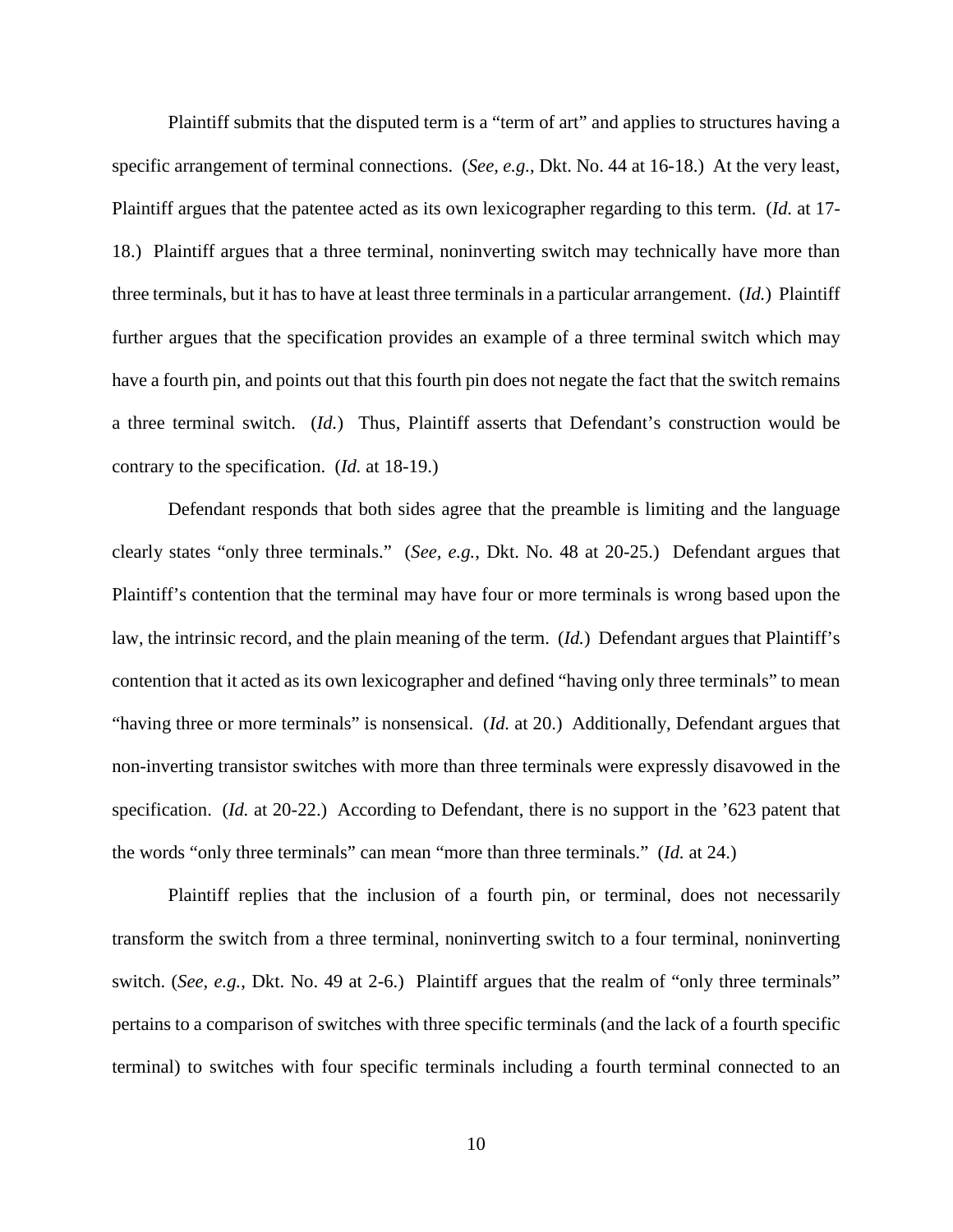external power supply. (*Id.* at 2.) Additionally, Plaintiff argues that for the '623 patent it is clear that a switch having "only" three terminals means that it does not have or require a fourth terminal connected to an external power supply. (*Id.* at 5.) Finally, Plaintiff argues that a switch that does not have a fourth terminal that is connected to an external power supply can have many additional terminals so long as one of them is not connected to an external power supply. (*Id.*)

#### **(2) Analysis**

The parties' primary dispute is whether the phrase "having only three terminals" is limited to just three terminals or could apply to a switch with four (or more) terminals. More particularly, the issue is whether a switch with a fourth terminal connected to a power supply that is optional or unnecessary would fall within the scope of the claim language.

The claim language is clear – the preamble of claim 1 clearly requires "[a] noninverting transistor switch **having only three terminals**, said three terminals being a first terminal, a second terminal and a third terminal, …" (emphasis added). Both parties agree that the preamble is limiting. The Court must give affect to the language used by the patentee.

The specification is consistent with the claim language. The specification contrasts three terminal switches to four terminal switches, a distinction that is apparently well known in the art. For example:

Noninverting transistor switches typically comprise at least four terminals, one terminal being connected to an input signal, another terminal being connected to a load, another terminal being connected to ground and the **last terminal being connected to a power supply in order to provide a "second" inversion for the switch.**

Noninverting transistor switches which comprise only three terminals are well known and widely used in the art. Noninverting transistor switches which comprise only three terminals include a first terminal connected to an input signal, a second terminal connected to ground and a third terminal connected to a load. **Noninverting transistor switches which comprise only three terminals do not**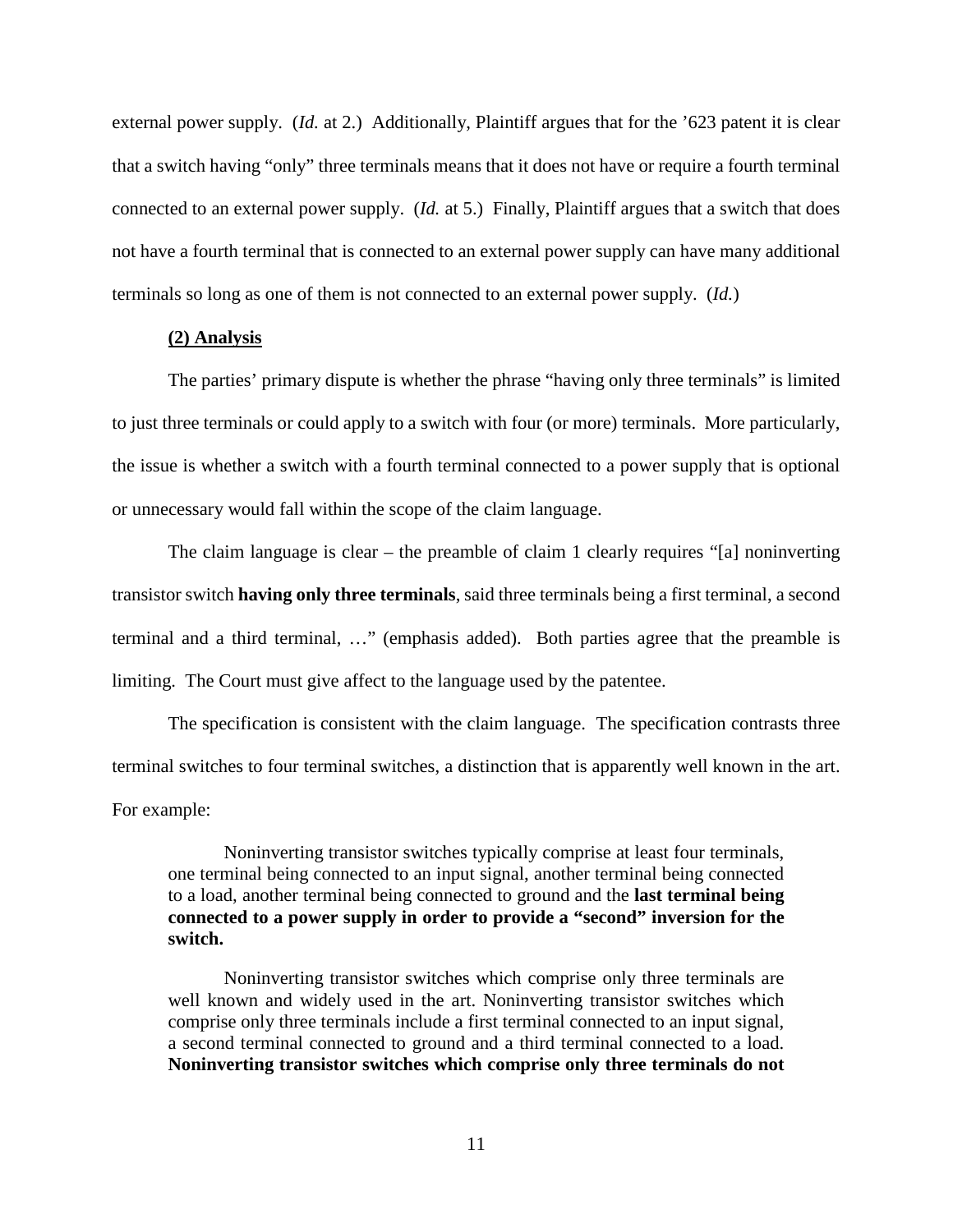**require a fourth terminal connected to a power supply**, thereby rendering noninverting transistor switches which comprise only three terminals more desirable than noninverting transistor switches which comprise at least four terminals.

('623 patent, col. 1, ll. 38-55 (emphasis added).) Thus, the '623 patent expressly states that noninverting transistor switches that comprise "only three terminals" do not require a fourth terminal connected to a power supply. (*Id.*) To make it even more clear, the specification again states that a three terminal noninverting transistor switch may have a fourth terminal/pin and still be considered a three terminal switch:

For example, the scope of the present invention also includes three terminal noninverting transistor switches that use a "fourth" pin (power supply) for normal operation (and potentially even for enhancement purposes) but still operate (for example as a "fail-safe" feature) without power applied to this "fourth" power pin.

('623 patent, col. 14, ll. 42-47.) It is clear from the '623 patent that the distinction between three and four terminal switches – at least in the context of the '623 patent – is the connection to a power supply by a fourth terminal. The language used in the specification ("only three terminals") is similarly used in the claims. Thus, the Court finds that the claims are consistent with the specification.

Thus, while the preamble claim language – by itself – implies that the switch has only three terminals (no more, no less), the specification makes it clear that by the claim language the patentee is distinguishing traditional three terminal switches from four terminal switches, and is claiming the traditional understanding of a three terminal switch. Further, it is clear from the specification that a three terminal switch is a switch that does not have a fourth terminal connected to a power supply.

On balance, the Court finds that the claim language is consistent with the specification. The Court finds that while the specification repeatedly distinguished four terminal switches from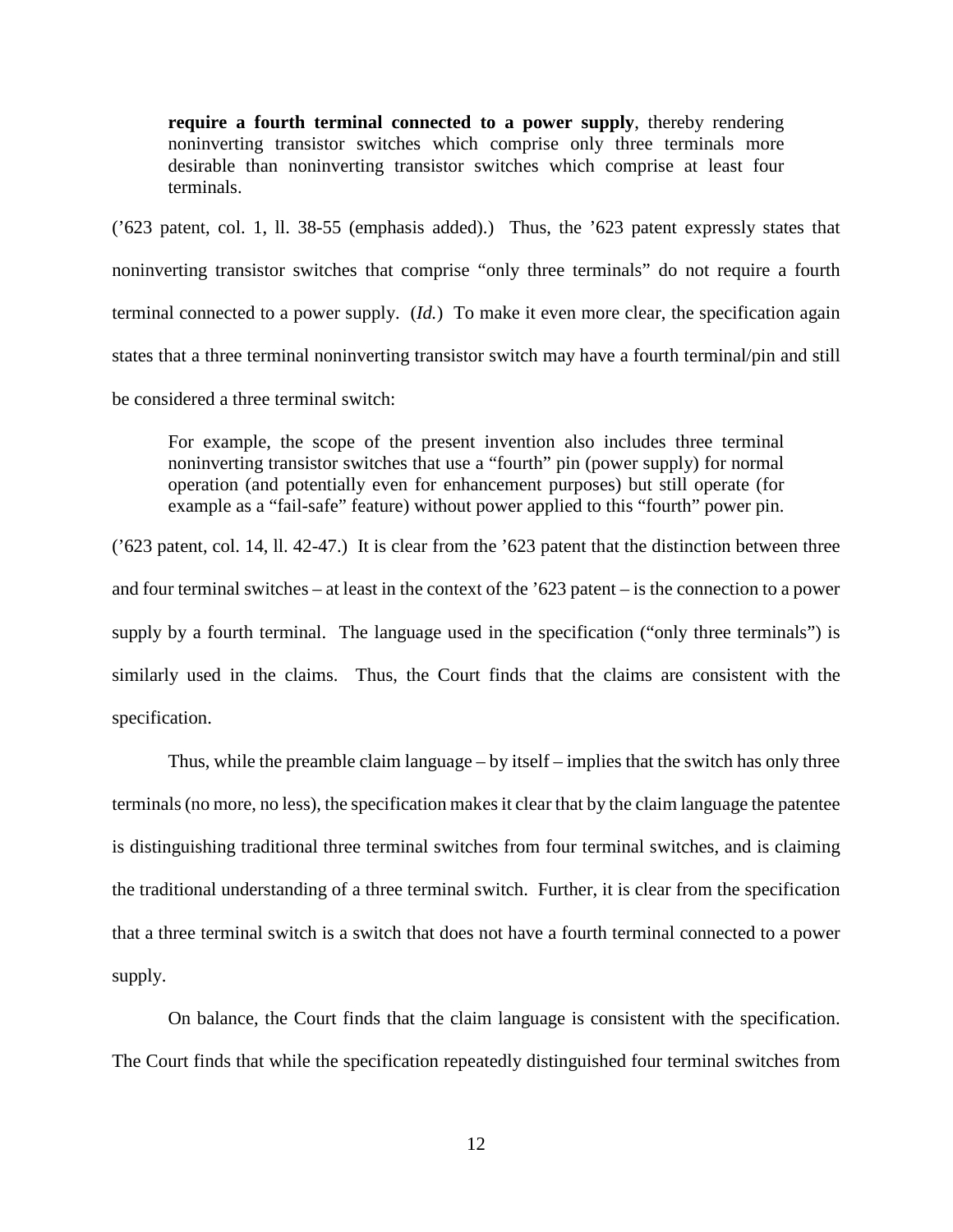three terminal switches, it did so in the context of the fourth terminal being connected to a power supply. The Court rejects Defendant's arguments to the contrary, and in particular, the Court rejects Defendant's arguments as being inconsistent with the specification. Further, Defendant's construction of "no more than three" would allow a switch to have one or two terminals, and is contrary to the express language of the preamble requiring only three terminals as well as the specification. Thus, Defendant's construction is wrong on its face and based upon the intrinsic record.

Plaintiff's construction, however, does not resolve the dispute between the parties. First, while the Court does not necessarily disagree that the first, second, and third terminals as claimed may be connected to the input signal, ground, and load, respectively, as described in the specification, the claims do not limit the structure specifically to that configuration, and the specification mentions that many other useful configurations exist for the switch separate from this specific configuration. (*See, e.g.,* col. 5, ll. 23-26.) Second, Plaintiff's construction does not resolve the issue of the claim language "having only three terminals," nor does such a construction decide the issue of whether a terminal may be connected to a power supply. As detailed above, the Court finds that, based on the intrinsic record, the "having only three terminals" language excludes any noninverting transistor switch with a terminal connected to a power supply.

The Court hereby construes **"a noninverting transistor switch having only three terminals"** to mean "a noninverting transistor switch with three terminals that does not have a fourth terminal connected to a power supply."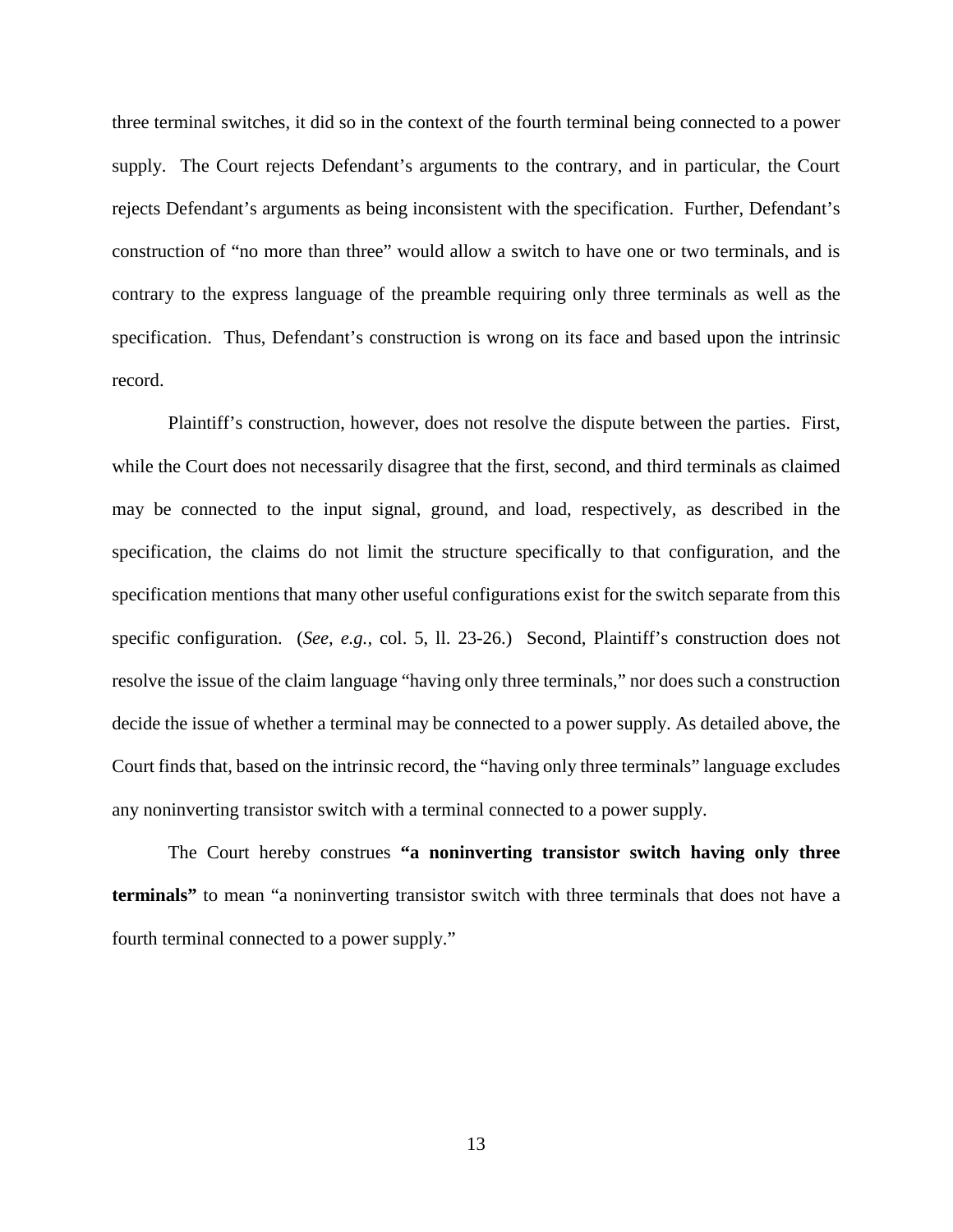#### **C. "voltage stabilizer"**

| <b>Disputed Term</b> | <b>Plaintiff's</b><br><b>Proposed</b> | Defendant's<br><b>Proposed Construction</b>    |
|----------------------|---------------------------------------|------------------------------------------------|
|                      | <b>Construction</b>                   |                                                |
| "voltage"            | "a circuit that supplies              | Indefinite under $112 \text{ T}$               |
| stabilizer"          | and regulates voltage"                |                                                |
|                      |                                       | <b>Or</b>                                      |
|                      |                                       |                                                |
|                      |                                       | "a transistor that provides a voltage to the   |
|                      |                                       | CMOS inverter and prevents the continued       |
|                      |                                       | flow of a current from its drain to its source |
|                      |                                       | when it experiences a voltage at its source    |
|                      |                                       | higher than its pinch off voltage"             |

The disputed term "voltage stabilizer" appears in at least claim 1 of the '623 patent.

## **(1) The Parties' Positions**

Plaintiff submits that the disputed term is not indefinite and is described in the patent specification as an electronic component that supplies or regulates voltage. (*See, e.g.*, Dkt. No. 44 at 13-15.) Plaintiff argues that Defendant's alternate construction impermissibly incorporates limitations from preferred embodiments from the specification. (*Id.* at 15.) According to Plaintiff, there is no support for these additional limitations, and such limitations are duplicative of other limitations recited in the claim. (*Id.*)

Defendant responds that the disputed term is not a term of art and that a person of ordinary skill in the art would not be able to discern the scope of the term even with intrinsic evidence. (*See, e.g.*, Dkt. No. 48 at 12-19.) Defendant argues that there is no plain and ordinary meaning of the term and that the patent fails to define a "voltage stabilizer." (*Id.* at 14.) To that end, Defendant argues that the specification is confusing and contrary to Plaintiff's construction. (*Id.* at 15.) Defendant also points out that the voltage stabilizer 123 functions to pass, or block, current and does so over varying voltage levels, thereby directly contradicting Plaintiff's construction. (*Id.* at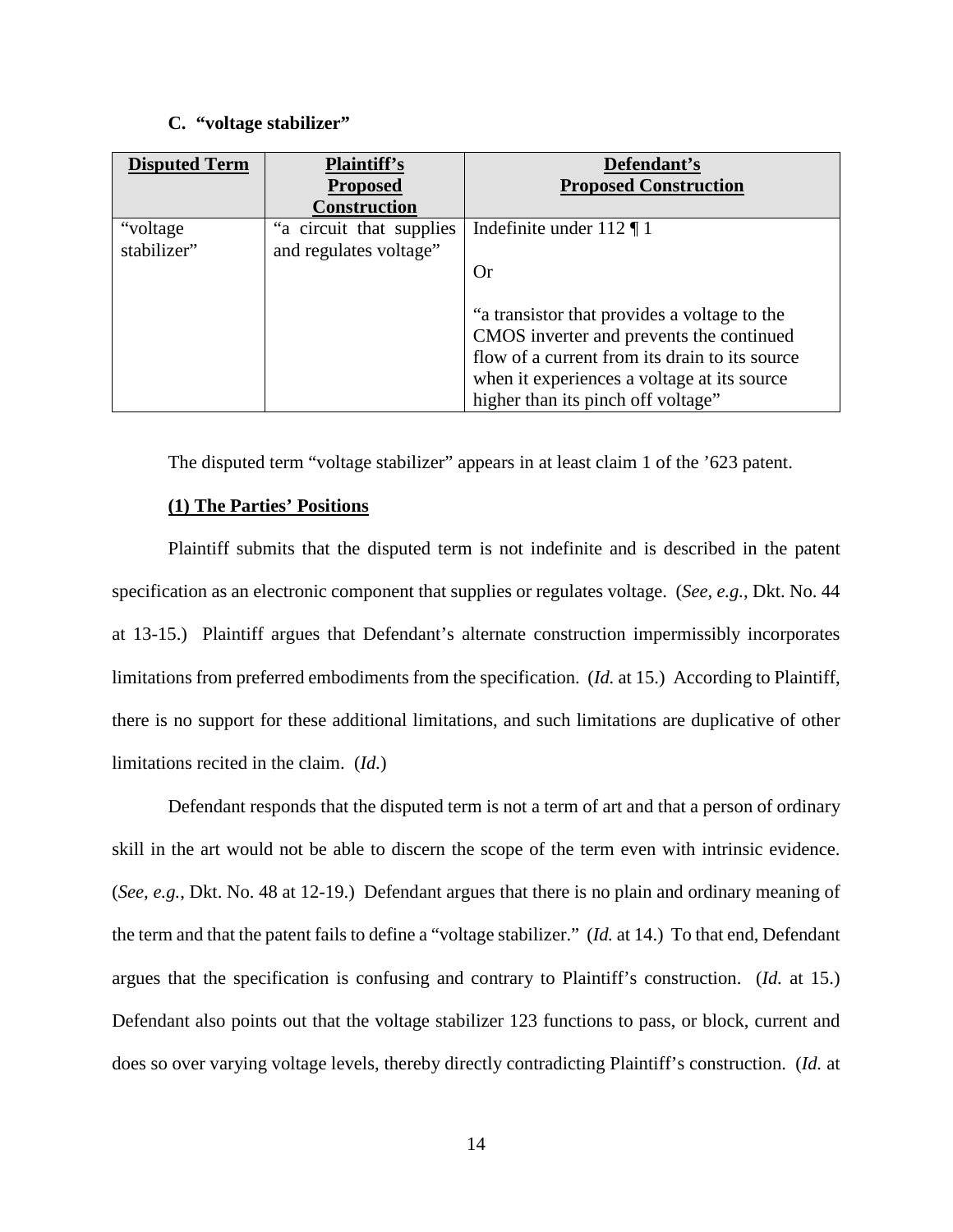15-16.) Finally, Defendant argues that the embodiment in FIG. 6 contradicts Plaintiff's construction and the incorporated by reference '323 patent also provides ambiguity to this term. (*Id.*)

Plaintiff replies that Defendant has not met its burden to proof the claim term is indefinite. (*See, e.g.*, Dkt. No. 49 at 7-8.) Plaintiff also argues that Defendant's construction is limited to the preferred embodiment of the specification without any disclaimer. (*Id.* at 8.)

## **(2) Analysis**

The parties' primary dispute is whether the term is indefinite.

Claim 1 provides little help to this dispute, as claim 1 simply requires a "voltage stabilizer connected to the second and third terminals." Dependent claim 2, however, states that the voltage stabilizer "supplies" the voltage to the CMOS inverter. Dependent claim 5 provides one example of a voltage stabilizer. There is no argument that the prosecution history is relevant to this term.

The specification has numerous references to a "voltage stabilizer." *See, e.g.*, col. 6, ll. 38- 46; col. 10, l. 11. For example, the specification mentions that MOSFET 123 and JFET 321 may act as a voltage stabilizer. (*Id.*) The specification mentions that alternative types of "conventional voltage stabilizers" may be used, implying that the term is well understood to those of skill in the art. *Id.* at col. 6, ll. 43-46. Likewise, the specification has numerous references to a "voltage regulator." *See, e.g.*, col. 2, l. 66 – col. 3, l. 4. It is unclear what, if any, difference there is between a voltage regulator and a voltage stabilizer.

Despite the numerous references and descriptions of the term, Defendant argues that the term is indefinite. In effect, Defendant argues that the exemplary "voltage stabilizers" in the '623 patent (both single transistors) cannot function as a circuit that supplies and regulates voltage, but instead exhibit varying voltages during operation. (*See, e.g.*, Dkt. No. 48 at 14-18.) In other words,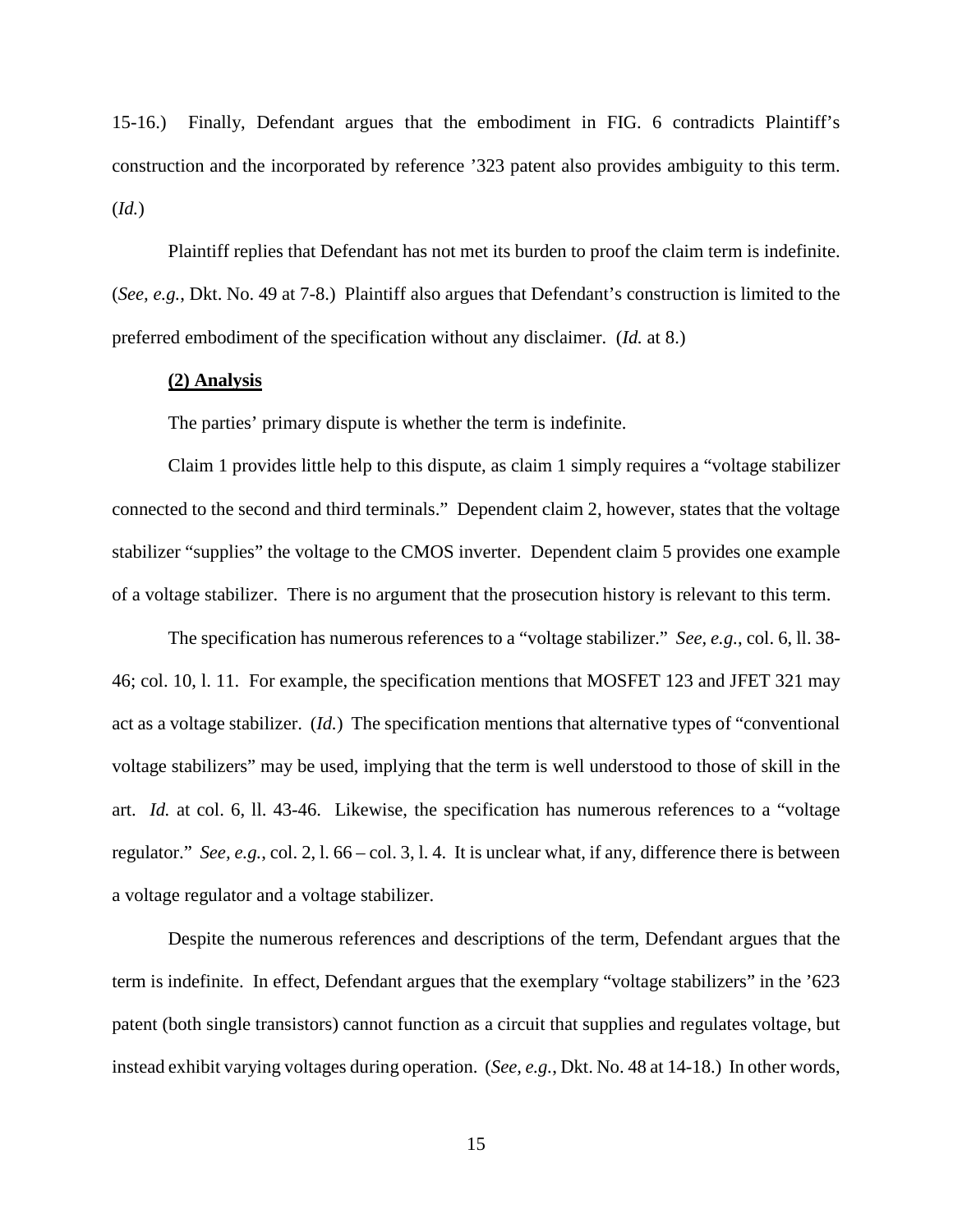Defendant argues that the described voltage stabilizers pass or block current while having changed the voltage rather than regulated the voltage; in particular, Defendant argues that the disclosed transistors perform exactly opposite to the Plaintiff's proposed construction. (*Id.* at 14.) Defendant does not rely upon any expert testimony that the term is indefinite.

In the alternative, Defendant offers a construction on this term based on the only disclosed structure in the '623 patent related to this term. (Dkt. No. 48 at 18-19.) The Court does not find this alternative construction persuasive, nor is the Court convinced that this proposed construction is a correct construction of the broad term "voltage stabilizer." At a minimum, Defendant's construction is an impermissible limitation to a preferred embodiment of the specification. The Court finds that the examples in the specification are non-limiting embodiments of the invention that should not be imported into the claims. The Federal Circuit has consistently held that "particular embodiments appearing in the written description will not be used to limit claim language that has broader effect." *Innova/Pure Water,* 381 F.3d at 1117.

The Court is not persuaded by Defendant's arguments. The term "voltage stabilizer" is a relatively simple and straightforward term. In general, the term "voltage stabilizer" does not appear to have a meaning other than its plain and ordinary meaning. Defendant admits that in this art, supplying a regulated voltage is the same as supplying a constant voltage. (Dkt. No. 48 at 14.) Also, Defendant provides an extrinsic definition of the term "voltage regulator" as a device that "is designed to automatically maintain a constant voltage level" and states it is consistent with Plaintiff's construction (*Id.* at n.4.) In other words, separate from any alleged contradiction between the claim language and the specification, Defendant seems to admit that the plain meaning of the term is well known and is supported by Plaintiff's construction.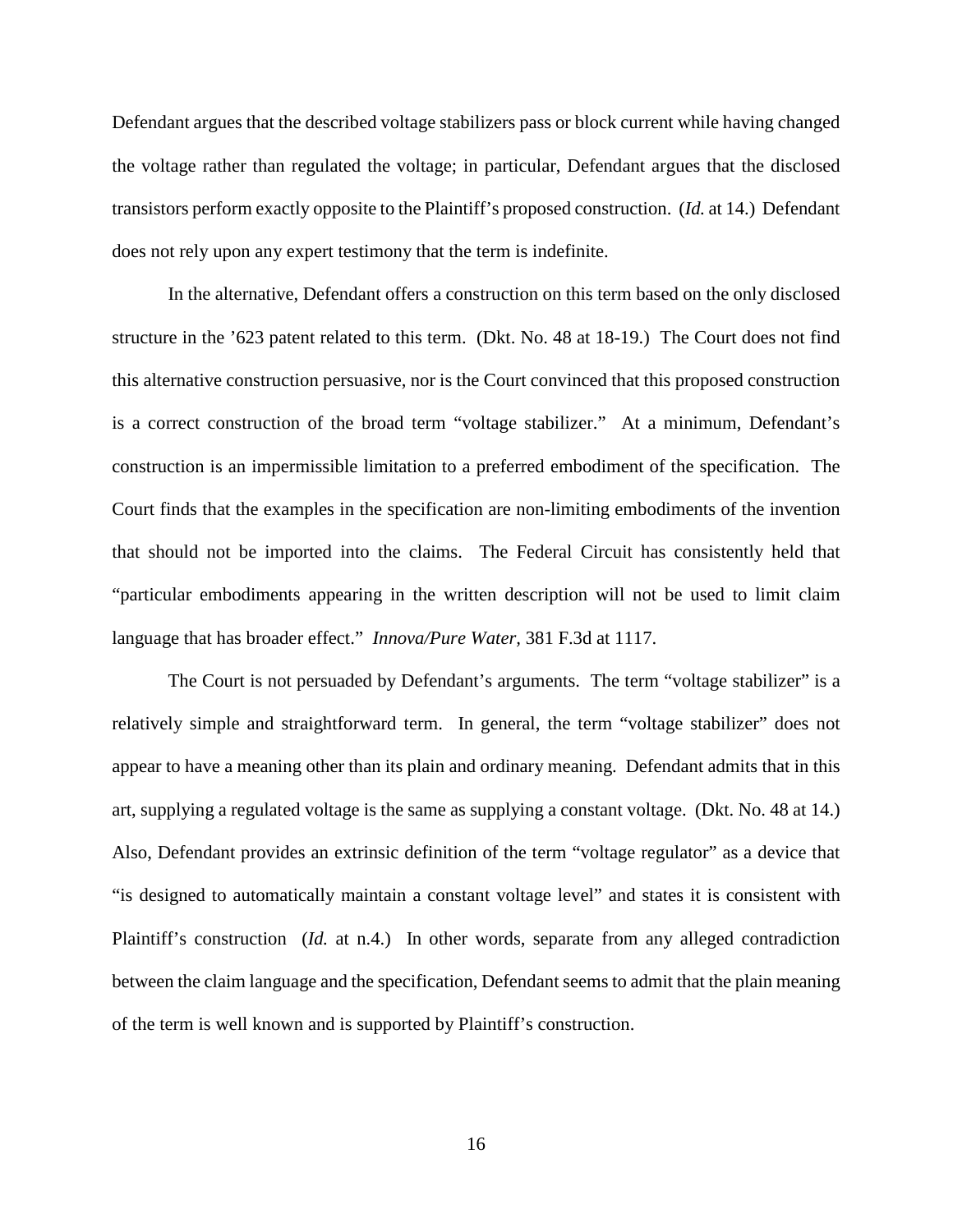The specification also provides some internal guidance as to the scope of the term, mentioning that the stabilizer may "supply" voltage to the CMOS inverter (*see, e.g.*, col. 6, ll. 38- 41), which is consistent with dependent claim 2. Based on the plain meaning of the term and the intrinsic evidence, the Court finds that "a voltage stabilizer" is simply a circuit that maintains a constant voltage level. The Plaintiff's construction includes the term "supplies" in addition to "regulates." The Court is not persuaded that the term "supplies" is a necessary limitation to the meaning of the term. While the voltage stabilizer might supply voltage in some instances (*see, e.g.*, dependent claim 2), the Court finds that this feature is not a mandatory part of the construction and thus it is not included in the express definition of the term.

Thus, the Court finds that there is no dispute that one of ordinary skill in the art would understand the meaning of the term "voltage stabilizer" in the context of the claims and specification. Likewise, the Court finds that there is no dispute that one of ordinary skill in the art would understand with "reasonable certainty" the scope of the invention and the bounds of the claims. Indeed, Defendant admits that in this art, supplying a regulated voltage is the same as supplying a constant voltage, and then provides a well-known definition for the term "voltage regulator." Accordingly, pursuant to the Supreme Court's holding in *Nautilus*, the Court rejects Defendant's arguments that the claim when "read in light of the specification delineating the patent, and the prosecution history, fail[s] to inform, with reasonable certainty, those skilled in the art about the scope of the invention."

The Court hereby construes **"voltage stabilizer"** to mean "a circuit that maintains a constant voltage level."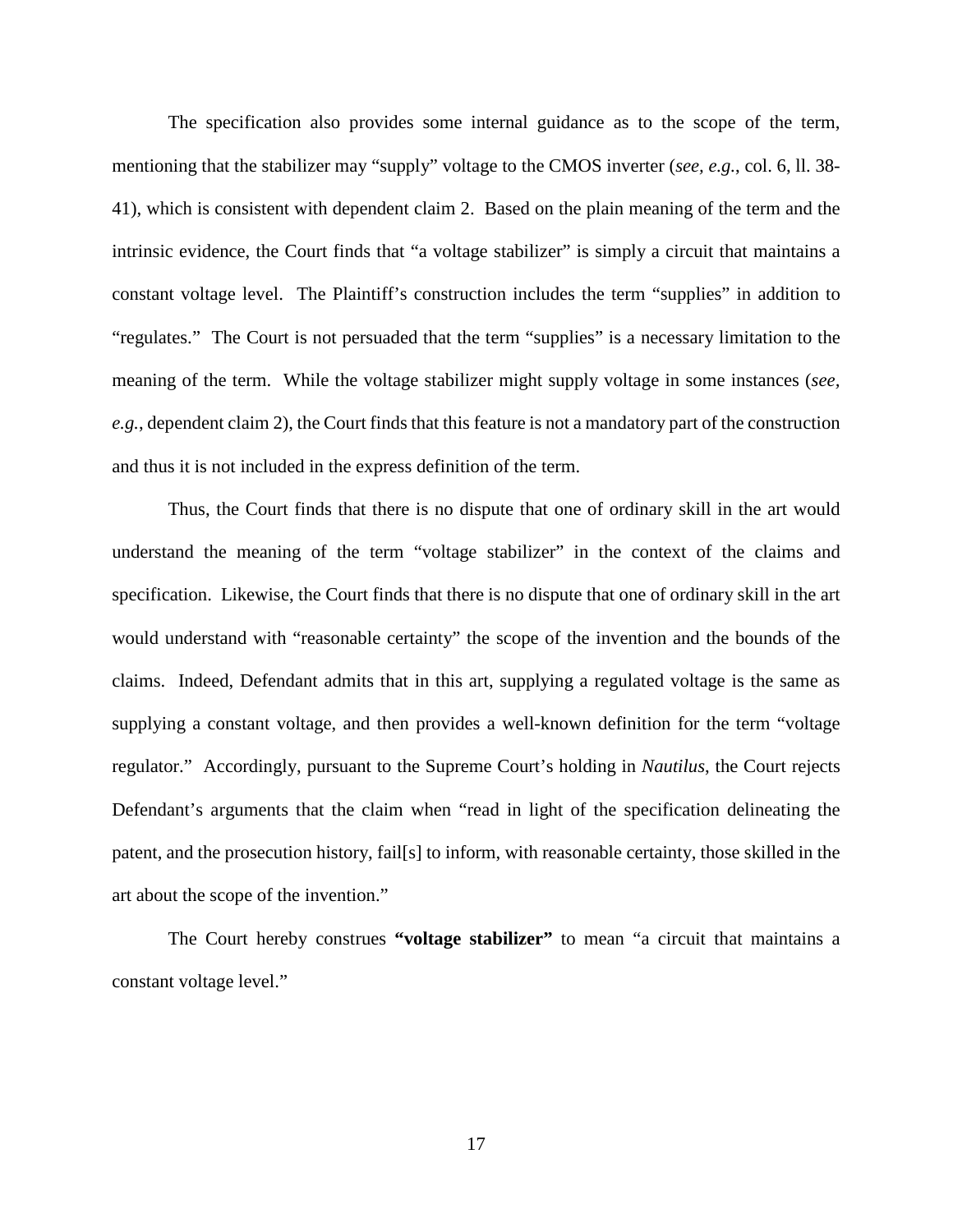#### **D. "connected to"**

| <b>Disputed Term</b> | <b>Plaintiff's</b><br><b>Proposed Construction</b> | Defendant's<br><b>Proposed Construction</b>                              |
|----------------------|----------------------------------------------------|--------------------------------------------------------------------------|
| "connected to"       | Plain and ordinary meaning                         | "directly joined together"<br>with no intervening circuit<br>components" |

The disputed term "connected to" appears in at least claim 1 of the '623 patent.

## **(1) The Parties' Positions**

Plaintiff submits that the disputed term is readily understood by anyone and does not need construction and should be afforded its plain and ordinary meaning. (*See, e.g.*, Dkt. No. 44 at 19- 21.) Plaintiff argues that the term is broad and would apply to components whether or not "directly connected." (*Id.*)

Defendant responds that while both parties agree that the plain meaning of the word is appropriate, they disagree as to the plain meaning. (*See, e.g.*, Dkt. No. 48 at 25.) Defendant argues that plaintiff's construction would include any coupling through any number of intervening components. (*Id.*) Defendant asserts, however, that Plaintiff's "invention" is directed to a narrow and specifically defined circuit structure. (*Id.* at 26.) Thus, Defendant argues that if the words "connected to" were allowed to encompass connections other than direct connections, then the words would have no limiting effect on the claim. (*Id.* at 26-27.) Finally, Defendant argues that the specification uses the words "connected to" nearly 100 times, and every single reference refers to a direct connection. (*Id.* at 27-28.)

Plaintiff replies that "connected to" is readily understood by anyone and does not need construction. (*See, e.g.*, Dkt. No. 49 at 8-9.) More specifically, Plaintiff argues that had the patentee wanted to require "direct" connection in the claims, it could have done so. (*Id.*)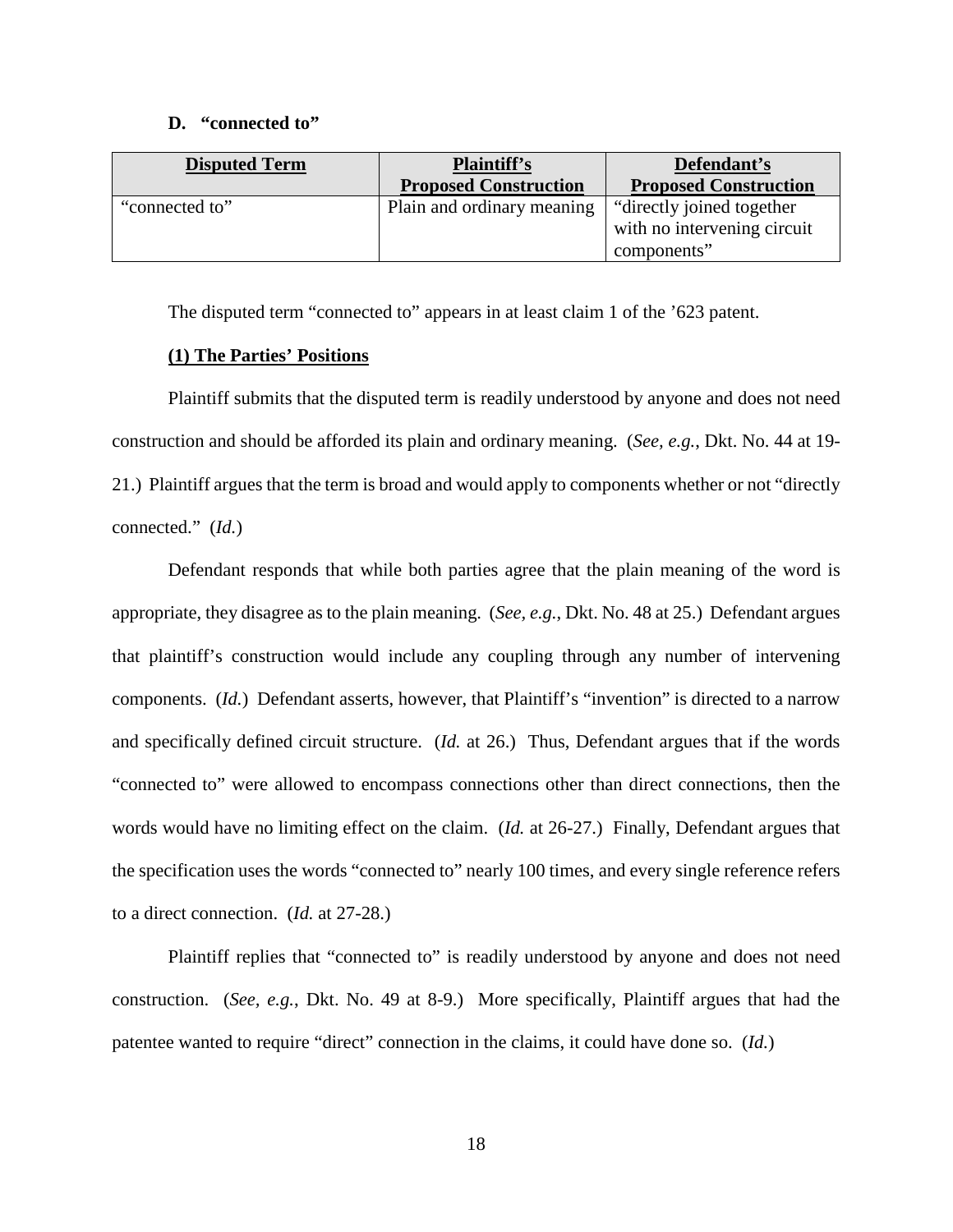#### **(2) Analysis**

The parties' dispute centers on the plain meaning of the term "connected."

The relevant claim language is not particularly helpful, nor is there any argument that the prosecution history is relevant to this term.

The specification uses the term "connected" multiple times (in fact, Defendant alleges it is used almost 100 times). The term "connected" does not appear to have a different meaning other than its plain and ordinary meaning. At no point does the specification expressly limit the term "connected" to only direct connections or connections without any intervening circuits. Perhaps most notably, in one instance the specification even uses the phrase "connected directly to" (col. 11, l. 1), thus implying that the term "connected to" would apply to *both* direct and indirect connections.

The Court disagrees with Defendant's arguments that the plain meaning of the term is limited to only direct connections without intervening circuit components. Had the patentee wanted to limit the term to direct connections, it could have easily done so by claiming "directly connected to" instead of generically "connected to." The Defendant does not cite any extrinsic evidence or common dictionary definitions in support of its construction. Thus, the court finds that, by itself and without more, the ordinary meaning of the term "connected" can include both direct and indirect connections. Importantly, there is no express limitation or disavowal in the patent specification that would exclude indirect connections. The fact that many, most, or all (as the Defendant alleges) of the connections in the '623 patent specification are "direct" connections without intervening circuits does not necessarily preclude indirect connections. The Court finds that such examples in the specification are non-limiting embodiments of the invention that should not be imported into the claims. The Federal Circuit has consistently held that "particular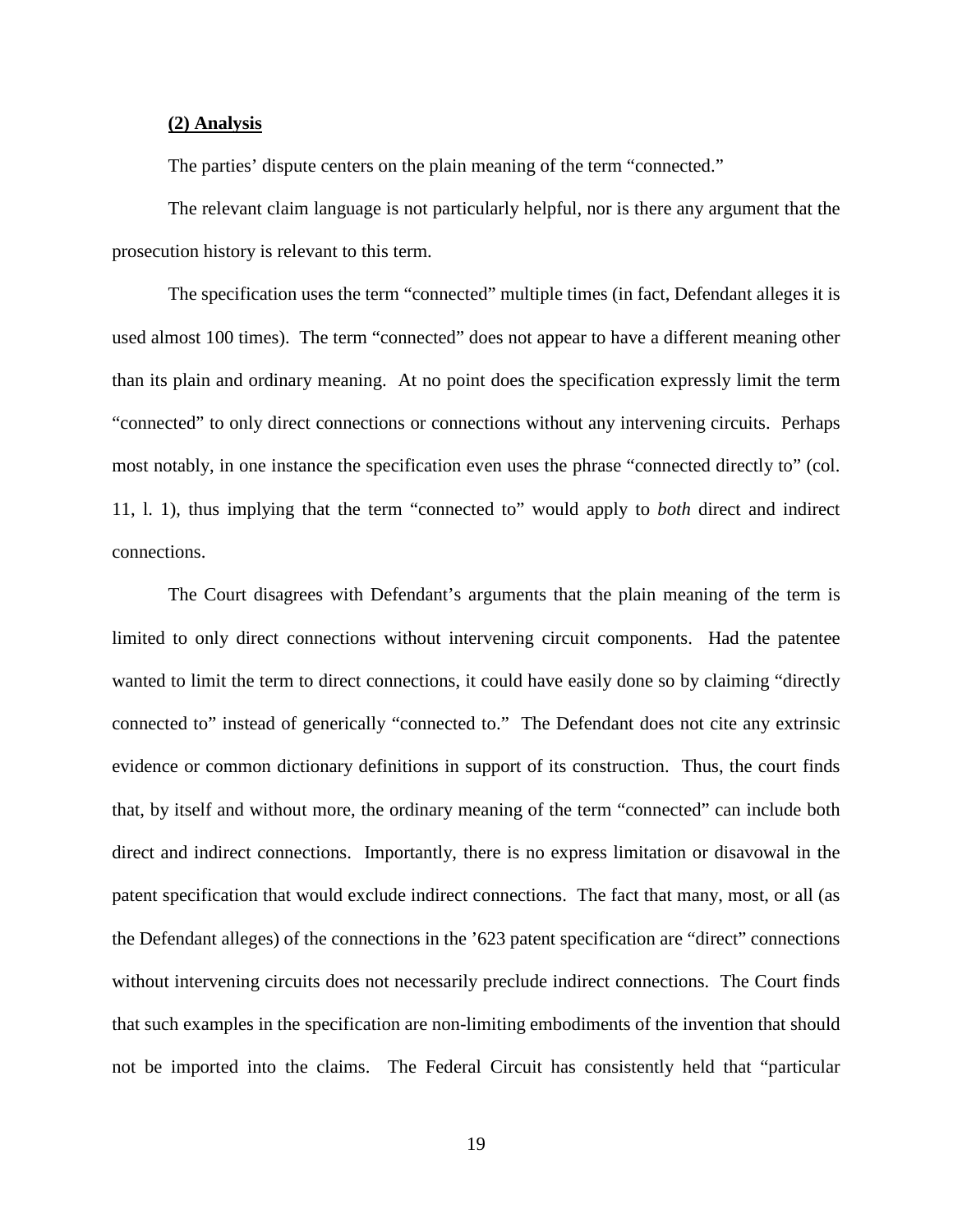embodiments appearing in the written description will not be used to limit claim language that has broader effect." *Innova/Pure Water,* 381 F.3d at 1117. Thus, the Court rejects Defendant's inclusion to limit the term to merely "direct" connections.

The Court finds that the "connected to" term is simple and readily understood. As confirmed by the intrinsic evidence, this term has no special meaning other than its plain meaning. However, to avoid further late-breaking disputes lodged under the guise of the Federal Circuit's decision in *O2 Micro*, the Court finds that a construction—consistent with the plain meaning would be helpful to the parties and to the jury. Here, the Court finds that the phrase "joined together" best serves this purpose. Although Defendant's proposed construction of "directly joined together with no intervening circuit components" is not supported by the record for the reasons stated above, the Court finds that the phrase "joined together" (as suggested by the Defendant in its construction) is an appropriate construction for the term "connected." This construction, coupled with the Court's previous finding that the term "connected to" is not so limited as to require a direct connection, resolves the dispute between the parties and further ensures that no additional construction will be necessary in the future. Therefore, the Court finds that the term requires no further construction besides "joined together to." *See U.S. Surgical Corp. v. Ethicon, Inc.*, 103 F.3d 1554, 1568 (Fed. Cir. 1997) ("Claim construction is a matter of resolution of disputed meanings and technical scope, to clarify and when necessary to explain what the patentee covered by the claims, for use in the determination of infringement. It is not an obligatory exercise in redundancy."); *see also O2 Micro Int'l Ltd. v. Beyond Innovation Tech. Co.*, 521 F.3d 1351, 1362 (Fed. Cir. 2008) ("[D]istrict courts are not (and should not be) required to construe every limitation present in a patent's asserted claims.") (*citing U.S. Surgical*, 103 F.3d at 1568).

The Court hereby construes **"connected to"** to mean "joined together to."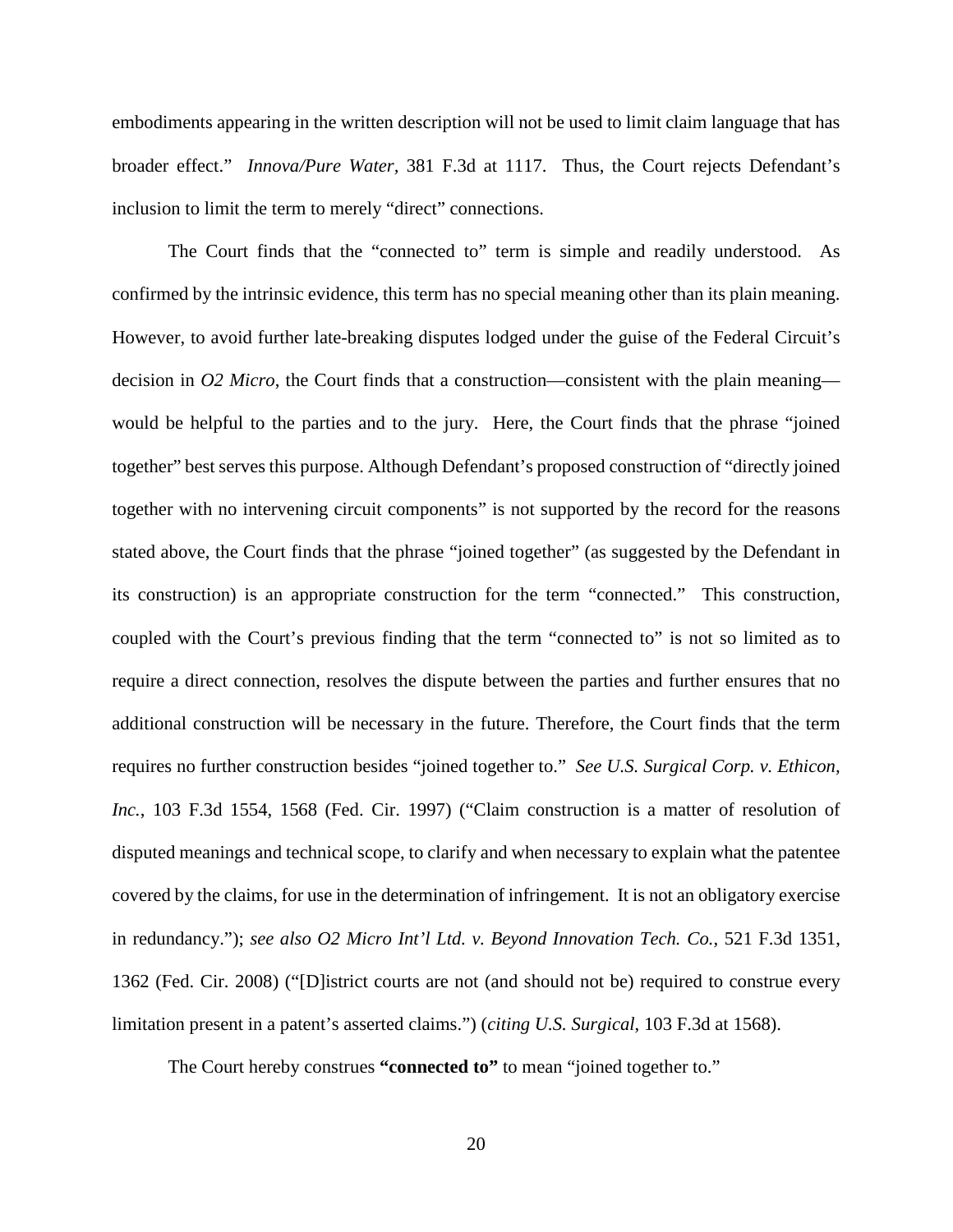#### **E. "said COMS inverter interrupting …"**

| <b>Disputed Term</b>               | <b>Plaintiff's</b>           | Defendant's                    |
|------------------------------------|------------------------------|--------------------------------|
|                                    | <b>Proposed Construction</b> | <b>Proposed Construction</b>   |
| "said CMOS inverter interrupting"  | Plain and ordinary meaning   | "said CMOS inverter directly   |
| the passing of current between     |                              | blocking the passing of        |
| said voltage stabilizer and the    |                              | current between said voltage   |
| second terminal when said          |                              | stabilizer and the second      |
| transistor is in its off switching |                              | terminal when said transistor  |
| state"                             |                              | is in its off switching state" |
|                                    |                              |                                |

The disputed term "said CMOS inverter interrupting the passing of current between said voltage stabilizer and the second terminal when said transistor is in its off switching state" appears in at least claim 1 of the '623 patent.

# **(1) The Parties' Positions**

Plaintiff submits that the disputed term has its plain and ordinary meaning and needs no construction. (*See, e.g.*, Dkt. No. 44 at 22-23.) Plaintiff argues that Defendant's construction seeks to include the unnecessary limitation that the CMOS inverter "directly blocks" the passing of current. (*Id.*) According to Plaintiff, there is no support for Defendant's limitation in the specification, as those words are never used in the specification. (*Id.*)

Defendant responds that the parties' dispute is based on how the CMOS inverter "interrupts" the passing of current. (*See, e.g.*, Dkt. No. 48 at 28-30.) Defendant argues that the issue is whether the CMOS inverter directly blocks the current or allows another circuit element to block the current, and further suggests that Plaintiff's briefing completely ignores this issue. (*Id.* at 29.) According to Defendant, the claimed CMOS inverter must actually be in the same current path as the voltage stabilizer. (*Id.* at 30.)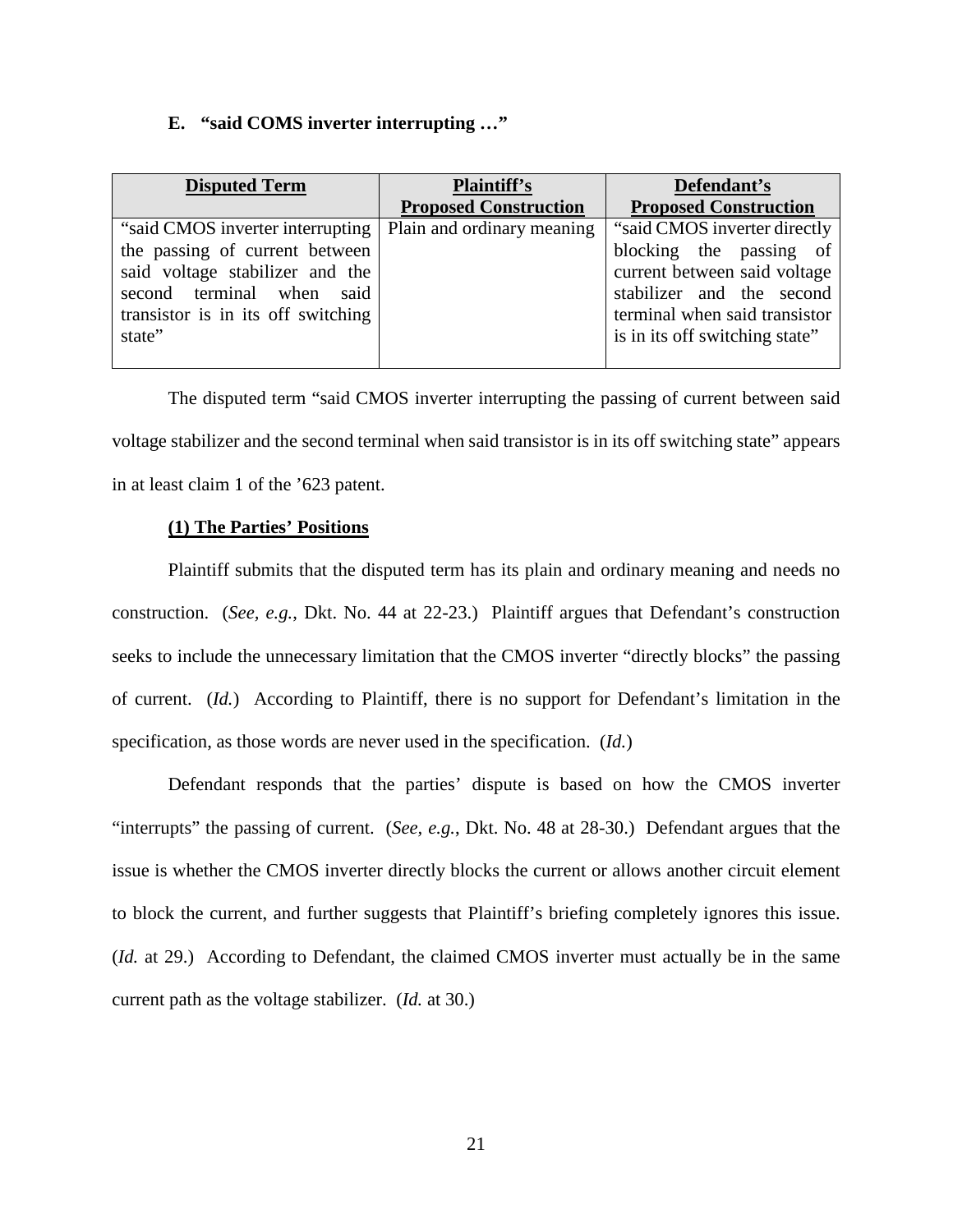Plaintiff replies that it is not clear why "blocking," much less "directly blocking," should be substituted for "interrupting." (*See, e.g.*, Dkt. No. 49 at 10.) Plaintiff further argues that it is not attempting to capture infringement of any circuit that includes a CMOS inverter at any location. (*Id.*)

#### **(2) Analysis**

The parties' primary dispute here is precisely how the CMOS inverter "interrupts" the passing of current. During the hearing the parties argument focused on the meaning of the "interrupting" term and they appeared to agree that the "interrupting" term—and not the surrounding language—is the focus of the dispute. Accordingly, for the purposes of this opinion, the only dispute between the parties as to this phrase is the term "interrupting."

Claim 1 recites two instances of "interrupted" or "interrupting:" "said transistor having … an off switching state in which current is interrupted from passing between the second and third terminals" and a "CMOS inverter interrupting the passing of current between said voltage stabilizer and the second terminal when said transistor is in its off switching state." Such usage demonstrates that the CMOS inverter—and not some other device—is the device which actually performs the "interrupting" limitation, regardless of the scope of the "interrupting" term.

The relevant claim language is not particularly helpful as to the meaning of the underlying "interrupting" term, nor is there any argument that the prosecution history is relevant to this term.

The specification has only a few references to the "interrupting" term. (*See, e.g.*, col. 2, l. 64 – col. 3, l. 3; col. 6, l. 61; Abstract.) The term "interrupting" does not appear to have a different meaning other than its plain and ordinary meaning. The patent specification never uses the terms "block" or "blocking," much less "directly blocks" or "directly blocking." Additionally, the Court observes that the use of the term "interrupting" is the same in both the claims and the specification.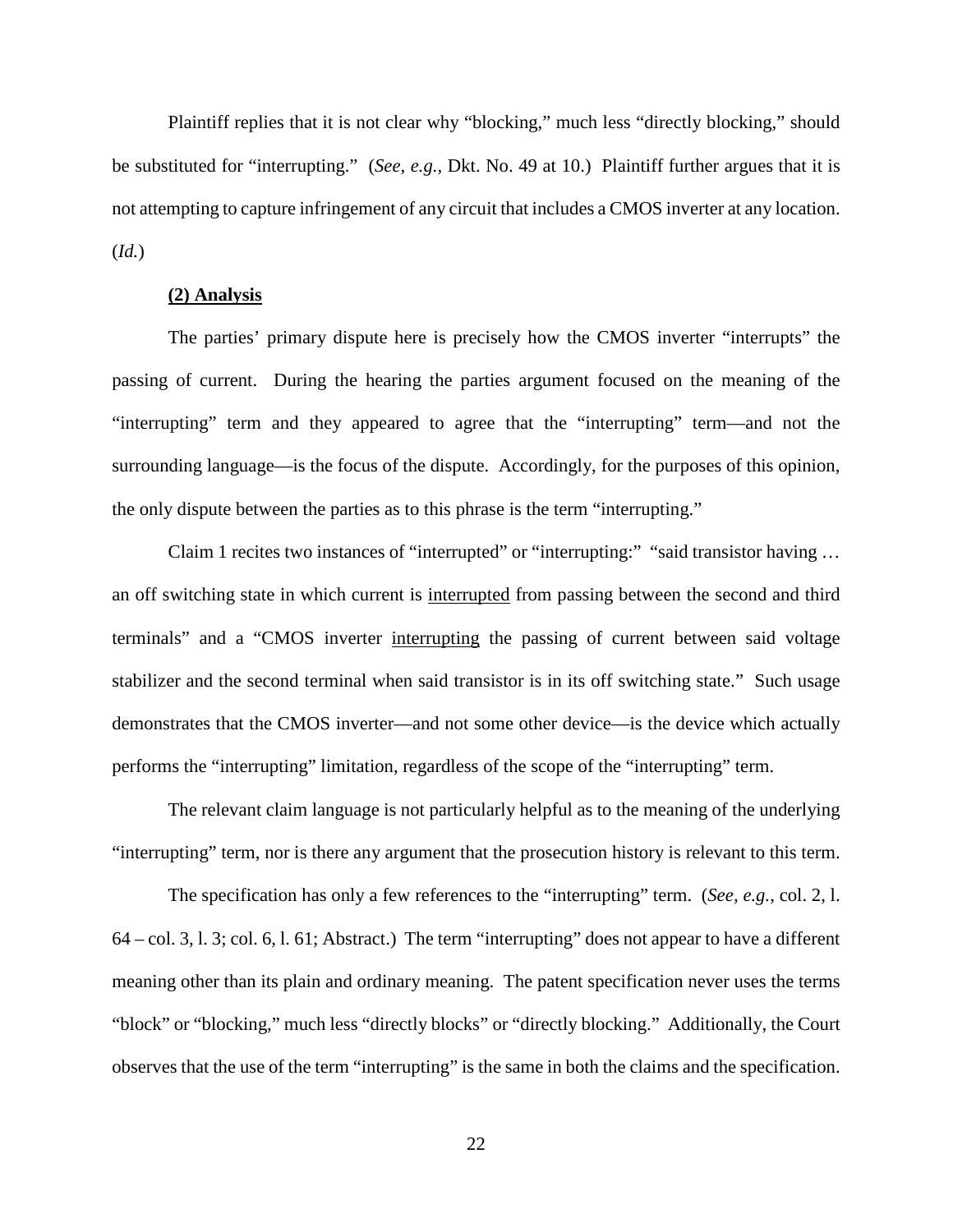The Court fails to see any principled reason as to why "blocking" should be substituted for "interrupting." Indeed, claim 1 uses the term "interrupting" as opposed to "blocking" and the specification describes the relevant operation in terms of "interrupting." Importantly, the Defendant offers no explanation of why "blocking" is preferable or how it would be interpreted differently. While "blocking" might be one example of "interrupting," the term "interrupting" is not limited to "blocking." Rewriting the claim to substitute one word for another without adding any meaningful benefit is improper. Further, to the extent Defendant's arguments are based on limiting the claims to a preferred embodiment, those arguments are rejected. The Court finds that the examples in the specification are non-limiting embodiments of the invention that should not be imported into the claims. The Federal Circuit has consistently held that "particular embodiments appearing in the written description will not be used to limit claim language that has broader effect." *Innova/Pure Water,* 381 F.3d at 1117. Thus, the Court rejects Defendant's attempt to limit this term to require "direct" interruption.

The Court finds that the "interrupting" term is simple and readily understood. As confirmed by the intrinsic evidence, this term has no special meaning other than its plain meaning. One of ordinary skill in the art, based upon the specification and the claims, would understand the term "interrupted" to have its plain and ordinary meaning and not be limited to "blocking" or "directly blocking." The Court rejects Defendants' arguments to the contrary. Defendant's substitution of "interrupting" by "blocking" is not supported, and it is not clear why substituting one word for another word is more helpful or accurate. No further clarification of this term is necessary. Further, the court finds that the ordinary meaning of the term "interrupting" includes interrupting both directly and indirectly. Because this resolves the dispute between the parties, the Court finds that the term requires no further construction. *See U.S. Surgical Corp. v. Ethicon, Inc.*,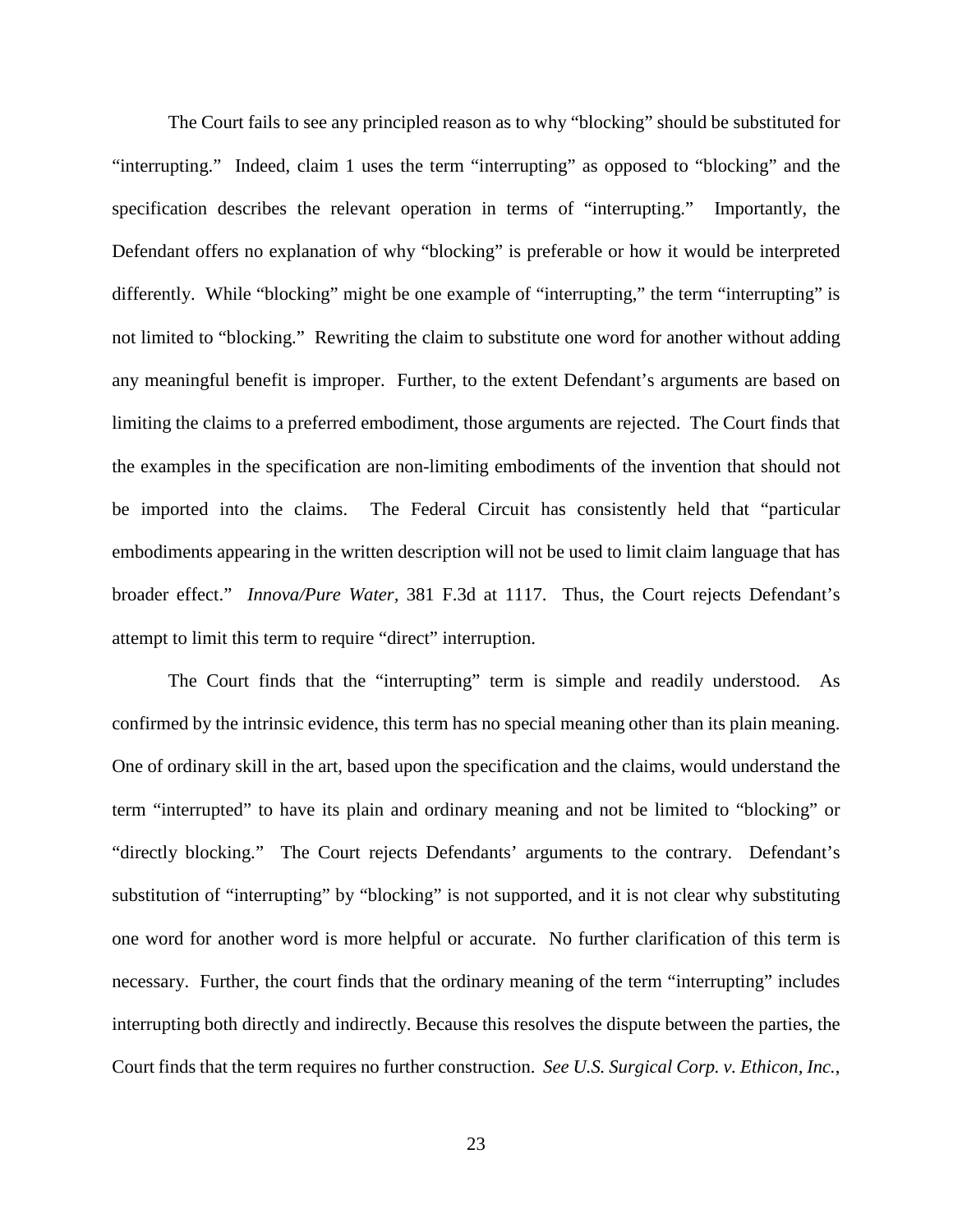103 F.3d 1554, 1568 (Fed. Cir. 1997) ("Claim construction is a matter of resolution of disputed meanings and technical scope, to clarify and when necessary to explain what the patentee covered by the claims, for use in the determination of infringement. It is not an obligatory exercise in redundancy."); *see also O2 Micro Int'l Ltd. v. Beyond Innovation Tech. Co.*, 521 F.3d 1351, 1362 (Fed. Cir. 2008) ("[D]istrict courts are not (and should not be) required to construe every limitation present in a patent's asserted claims.") (*citing U.S. Surgical*, 103 F.3d at 1568).

The Court hereby construes **"said CMOS inverter interrupting the passing of current between said voltage stabilizer and the second terminal when said transistor is in its off switching state**" to have its plain and ordinary meaning.

#### **V. CONCLUSION**

The Court adopts the above constructions set forth in this opinion for the disputed terms of the patent-in-suit. The parties are ordered that they may not refer, directly or indirectly, to each other's claim construction positions in the presence of the jury. Likewise, the parties are ordered to refrain from mentioning any portion of this opinion, other than the actual definitions adopted by the Court, in the presence of the jury. Any reference to claim construction proceedings is limited to informing the jury of the definitions adopted by the Court.

Within thirty (30) days of the issuance of this Memorandum Opinion and Order, the parties are hereby ORDERED, in good faith, to mediate this case with the mediator appointed herein. As a part of such mediation, each party shall personally appear by counsel and by at least one corporate officer possessing sufficient authority and control to unilaterally make binding decisions for the corporation adequate to address any good faith offer or counteroffer of settlement that might arise during such mediation. Failure to do so shall be deemed by the Court as a failure to mediate in good faith and may subject that party to such sanctions as the Court deems appropriate.